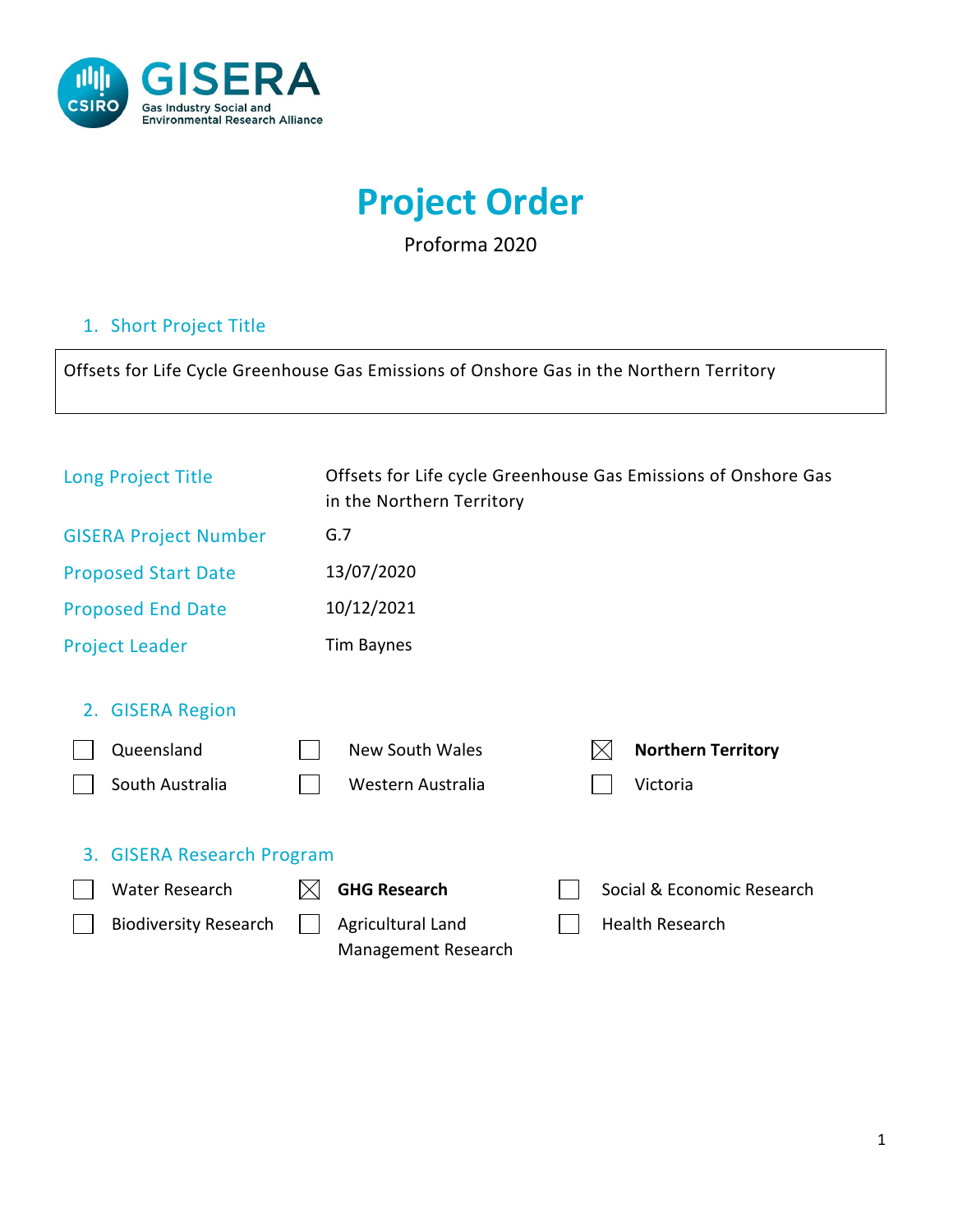

## 4. Project Summary

#### **Objective**

This project seeks feasible options to offset life cycle greenhouse gas (GHG) emissions emitted in Australia associated with scenarios of onshore shale gas extraction in the Northern Territory (NT). Specifically, CSIRO will quantify technical scenarios**[1](#page-1-0)** for offsetting Australian emissions from new production and Australian consumption of onshore gas extracted from the Northern Territory's Beetaloo Sub-Basin. This responds to **Recommendation 9.8** of the *Scientific Inquiry into Hydraulic Fracturing in the Northern Territory* (2018) hereafter, the "*Scientific Inquiry*". As part of the exploration of offset options, the project will investigate scenarios of developing hydrogen production in the NT that couple more broadly with the NT Government Gas Strategy.

#### **Description**

Currently, there is no natural gas production in the NT Beetaloo Sub-Basin. This project will therefore use scenario analysis to represent potential gas extraction, coupled with technical calculations on the GHG emissions implications of those scenarios. The purpose of this scenario analysis is to ask, "what is reasonably plausible" rather than to ask, "what is probable". The former is a technique usefully employed by extractive industries for some decades (Schoemaker 1993). The latter might feed into actuarial or risk calculations, which are not the aim here.

An important technical (and political) aspect of developing natural gas is the estimation of fugitive methane emissions from production scenarios. CSIRO has been actively conducting research on methane emissions for more than 30 years across a range of industries, and most recently, the same personnel identified in this Project Order have conducted a comprehensive life cycle GHG footprint assessment of coal seam gas (CSG) operations in the Surat Basin, Queensland (Schandl et al. 2019). CSIRO will build on that continuity, and knowledge and experience gained in the earlier work, and existing relations with industry and newly developed relations with NT government.

'Life cycle GHG emissions' consist of all GHG emission (including fugitive methane) from the various stages of development of a gas field - exploration, construction - through to final combustion. Calculation of those emissions in this project will be through a life cycle analysis (LCA). LCA looks at all inputs to a product (here that is natural gas) by representing all processes in the supply chain in detail, attaching to each an emissions intensity. CSIRO anticipate the life cycle approach of this project will work with the (currently draft) revision

<span id="page-1-0"></span> $1$  This research is predominantly a technical economic assessment. However, it should be noted some GHG offsets options may have socio-technical considerations that warrant deeper examination.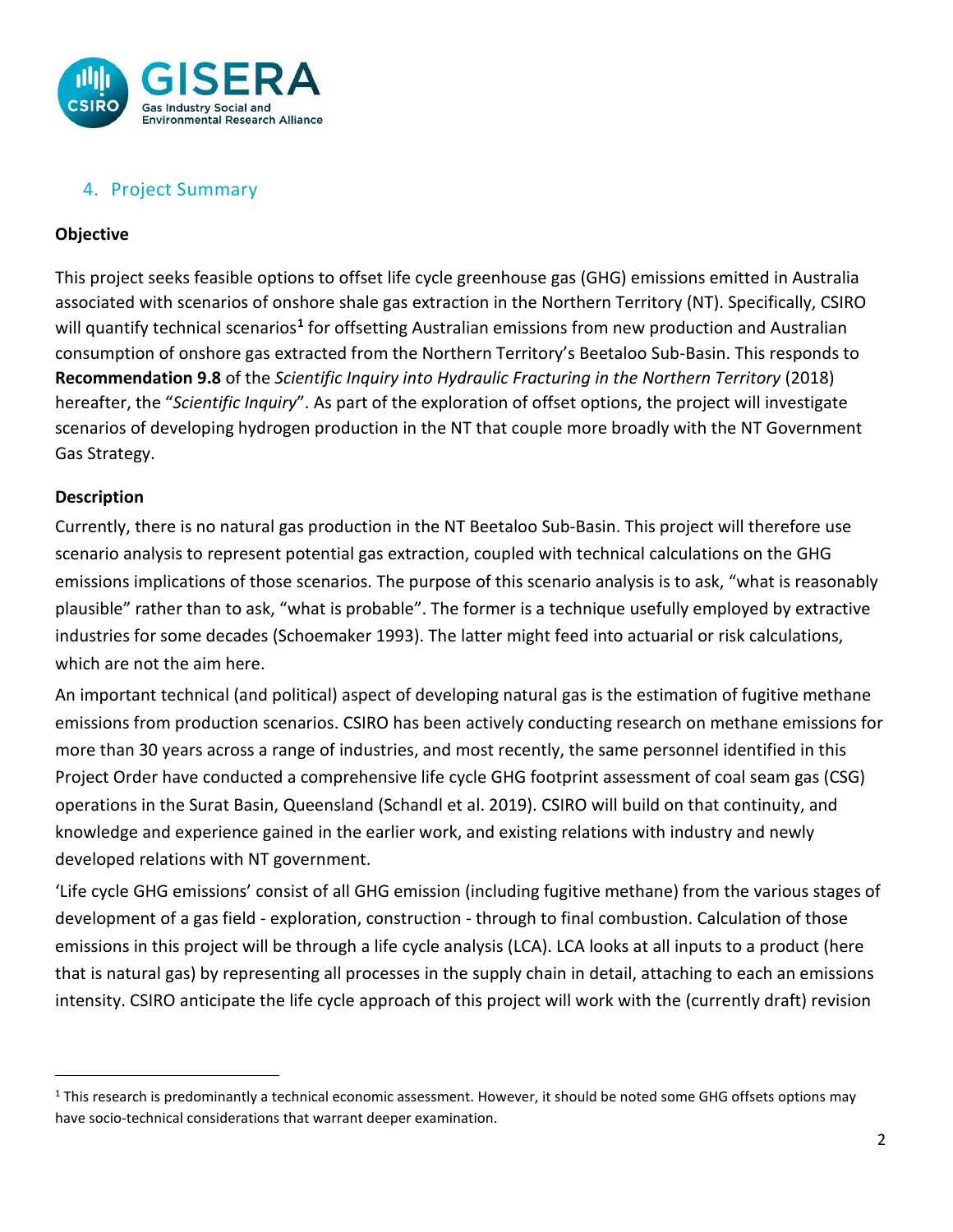

of NGER rules for estimating fugitive emissions from gas production and be able to offer the Commonwealth Government useful data for any future revisions.

Attribution of responsibility for life cycle emissions, of any activity, can be to the consumer of the final product (Ottelin et al. 2019) or, more rarely, entirely to the producer (Parra et al. 2019). This attribution problem affects the scope of what life cycle emissions CSIRO is including. Explicitly excluded from the scope of this project are emissions arising from combustion of exported gas. In this regard, refer to the conditions of Recommendation 9.8 of the *Scientific Inquiry*: that all emissions relating to production of gas in the NT and any local (Australian) consumption of gas, must be neutralized. A major part of the work is investigating options for offsetting those GHG emissions.

GHG emissions offsets, or 'carbon offsets' are accounting mechanisms to counteract emissions produced in one activity or location, with another activity that reduces emissions. For example, GHG emissions may be offset by tree planting, geosequestration, or by enabling industry in developing countries to switch to cleaner fuels. Carbon offset markets can be complex and, since the COP 21 Paris Agreement, there has been greater scrutiny on the governance and efficacy of carbon offsets (Blum and Lövbrand 2019).

Many jurisdictions are formalizing what has in the past been an unregulated approach to offsets. NT is currently drawing up a GHG offsets policy<sup>[2](#page-2-0)</sup> and the general intent is that, under these policies and strategies, the environment in total will gain (or have no net loss) from a development proposal, even if the proposal will directly result in some 'acceptable' adverse impacts after all mitigation measures are taken. In Australia, GHG emissions offset actions include: re-forestation; avoided de-forestation, carbon capture and storage and; support of indigenous fire management in Northern Australia.

The project will simulate implementation of carbon offset options over the lifetime of the onshore gas production scenarios. CSIRO will survey and review potential GHG emissions offset actions based on technical feasibility and tractability of the carbon accounting, and particularly look at domestic options that engage with the Northern Territory Aboriginal Carbon Industry Strategy<sup>3</sup>.

In summary, the project will assess life cycle GHG emissions mitigation and offsetting by first establishing the scale of the problem using a set of plausible production scenarios over coming decades, and then looking at opportunities for offsetting their respective contribution to climate change, measured in 100-year Global Warming Potential (GWP). CSIRO would assume that any production activity would adhere to other recommendations in the *Scientific Inquiry* and existing regulations.

Ultimately, the central technical output of the project would be a numerate visualization of production scenarios and the cumulative effect of offsets as indicated in [Figure 1.](#page-3-0)

<span id="page-2-0"></span><sup>2</sup> <https://haveyoursay.nt.gov.au/offsets-policy>

<span id="page-2-1"></span><sup>3</sup> [https://denr.nt.gov.au/\\_\\_data/assets/pdf\\_file/0006/584439/Aboriginal-Carbon-Industry-Strategy\\_A4\\_Digital.pdf](https://denr.nt.gov.au/__data/assets/pdf_file/0006/584439/Aboriginal-Carbon-Industry-Strategy_A4_Digital.pdf)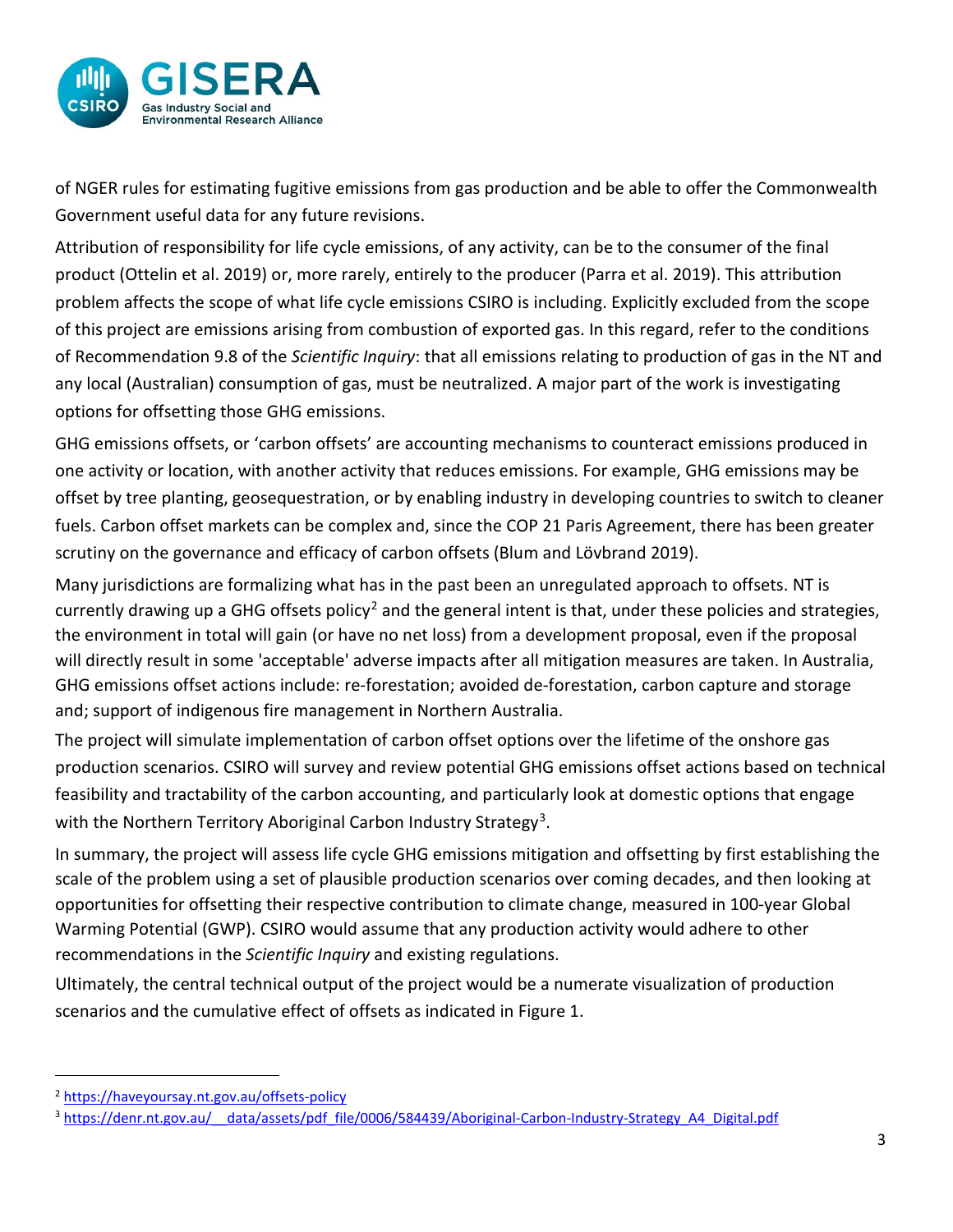



□ Low Production ■ Medium Production □ High Production

<span id="page-3-0"></span>*Figure 1 Indicative representation of outputs: gas extraction scenarios and emissions intensity reductions with successive application of a range of offset options.*

The project necessarily deals with assumptions and hypothetical outcomes in scenarios and it will be important to have regular contact with regulatory, industry and community stakeholders. A key nonnumerate outcome of the project would be consensus on the scenarios and the viability of the proposed offset measures. Outputs would likely partner with other GISERA projects such as the baseline assessment of fugitive emissions in the Beetaloo area (Ong et al. 2018).

#### **Need & Scope**

Anthropogenic GHG emissions have been identified as the key driver of climate change, and the recent effects of climate change are material and widespread in Australia and globally (IPCC 2014). In 2016 Australia ratified the COP 21 'Paris Agreements' - an international agreement signed by every nation on Earth (197 countries) to curtail GHG emissions in order to limit global warming below 20C.

There are valid concerns in the community and government that the life cycle GHG emissions from any new onshore gas project could challenge Australia's commitment to reduce emissions in line with COP 21 Paris Agreements (Parra et al. 2019; Climate Council of Australia 2019; Witt et al. 2018). Concurrently, the NT Government's gas strategy five point plan<sup>[4](#page-3-1)</sup> has the aims of: supporting the development of onshore gas; establishing gas-based processing and manufacturing; and expanding the LNG hub in Darwin. This tension is resolved somewhat by **Recommendation 9.8** of the *Scientific Inquiry into Hydraulic Fracturing in the Northern Territory* (2018), which requires: "*That the NT and Australian governments seek to ensure that there is no net increase in the life cycle GHG emissions emitted in Australia from any onshore shale gas produced in* 

<span id="page-3-1"></span><sup>4</sup> <https://business.nt.gov.au/publications/strategies/northern-territory-gas-strategy>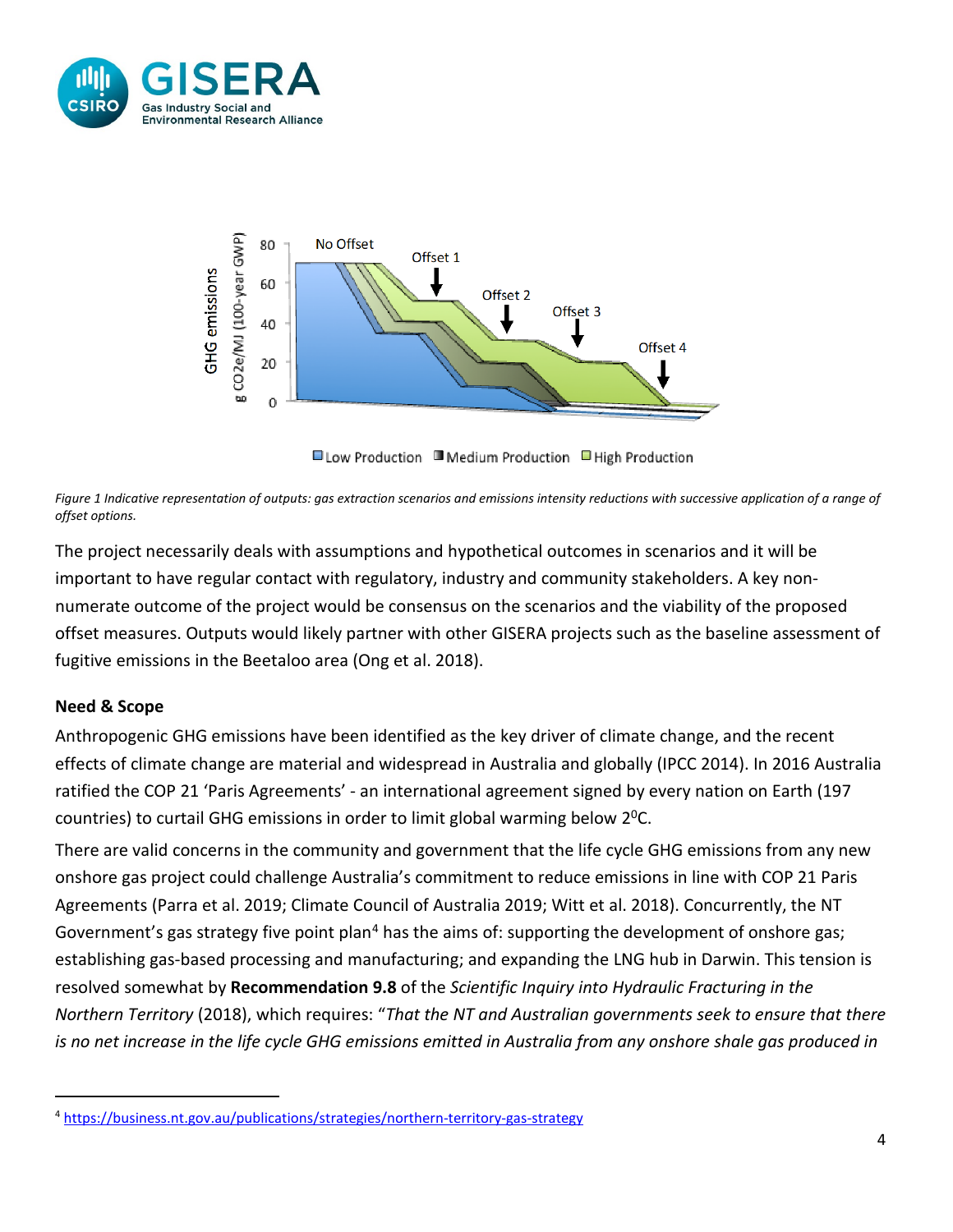

*the NT.*" There is a need to respond to these concerns and this recommendation with quantitative analysis of the life cycle emissions and what measures can be taken to abate them in any scenario of gas extraction from the Beetaloo sub-basin going ahead. Within the control of industry, there is a range of options to mitigate direct and indirect emissions during production and, externally, to utilize the carbon offset industry. These options need to be planned in conjunction with production scenarios rather than being applied *ad hoc*.

Related to the aforementioned NT Government strategies, there are opportunities for the gas industry and NT Government to support new connections to the emerging Australian hydrogen industry (Bruce et al. 2018) and, thereby, potential processing and manufacturing industries and markets, for example, use of syngas from SMR for manufacturing fertilizers. The use of methane in this way allows more control over carbon capture and storage than the onshore gas industry could perhaps achieve, operating by itself.

#### **NT Hydraulic Fracturing Inquiry Recommendations**

This work seeks to address **Recommendation 9.8** "*That the NT and Australian governments seek to ensure that there is no net increase in the life cycle GHG emissions emitted in Australia from any onshore shale gas produced in the NT.*"

#### **Methodology**

Initially, government, industry and other stakeholders will be consulted to obtain perspective and understand the material issues of the onshore gas proposal in the Northern Territory. This includes scoping of the scale and duration of upstream and downstream activity and likely logistics regarding the particular geology and geography of the NT onshore gas project. There will also be a review of the recent peer-reviewed literature regarding onshore gas and GHG emissions.

Through this CSIRO will identify key challenges, uncertainties, develop process models, obtain data and perform a life cycle assessment (LCA) of GHG emissions relating to extraction, treatment, transport, liquefaction and Australian end-use of natural gas from the Beetaloo Sub-basin.

The project will proceed through 6 phases:

- 1. **Scoping**: The topic is potentially very complex and initially CSIRO would work with the gas industry, the NT government and potentially the panel of the *Scientific Inquiry* to establish the scope of the assessment in terms of the:
	- Physical scope including questions on the scale, geography, infrastructure needs, and what exactly is the "life time" period when considering the life cycle of gas extraction?
	- Conceptual scope it is important to clearly define what is meant by the boundary of Australian gas production and consumption to respond to the recommendations of the *Scientific Inquiry*, and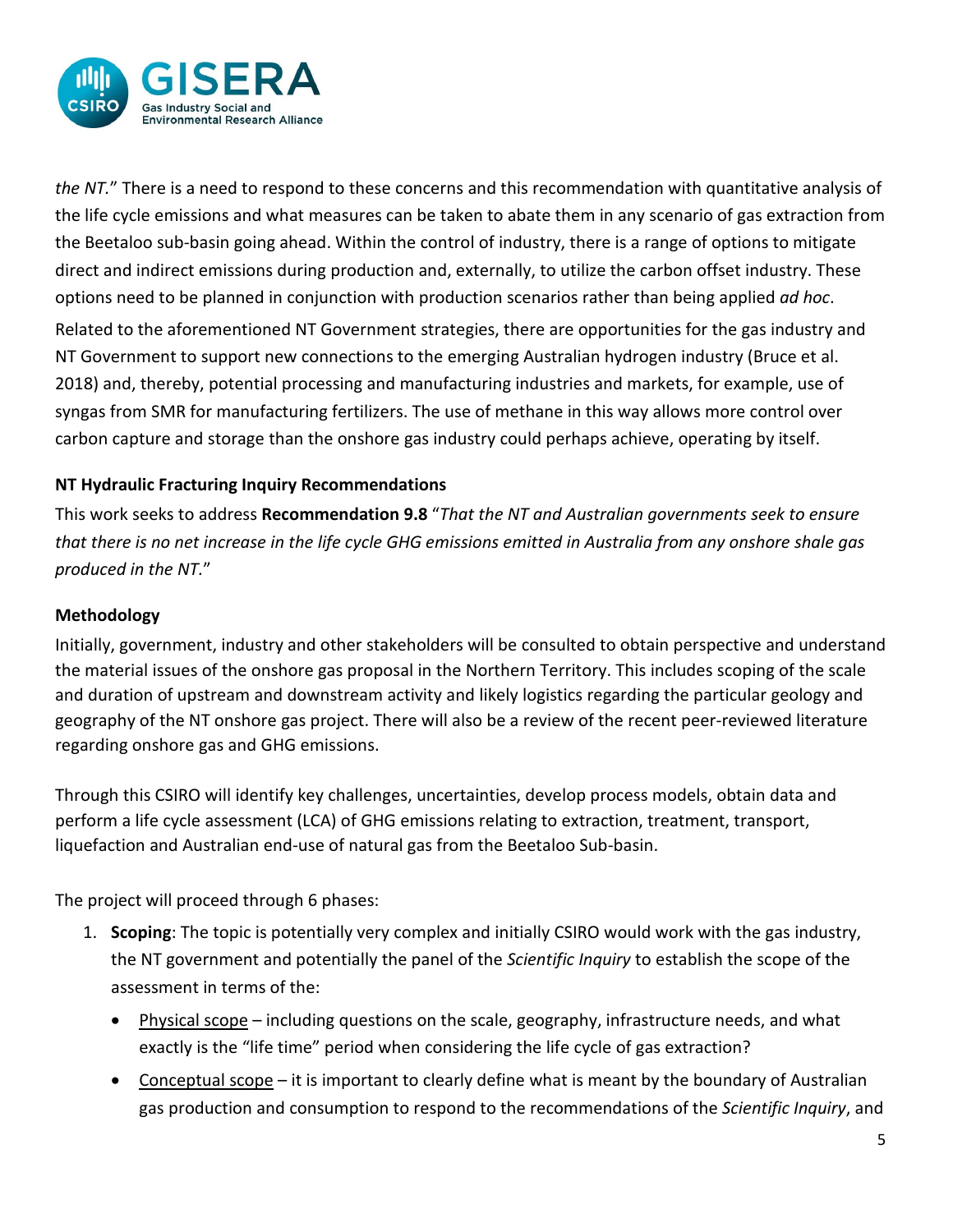

provide certainty to industry, and also to consider whether any emissions of offsetting technology is part of the 'life cycle' scope.

CSIRO can then develop scenarios of production for assessment within the agreed scope.

- 2. **Development of production scenarios** from the Beetaloo sub-basin and attendant GHG emissions from construction and operations, are dependent on anticipated scale and scheduling of extraction, and infrastructure needs. Information for this will come from existing government and industry reports and expert opinion. It is important that these scenarios are technically feasible and validated by consensus across stakeholders. A series of workshops (virtual and/or in-person) will iteratively refine parameters of the production scenarios that will include detailing:
	- Numbers of wells, drilling, finishing and operational emissions including fugitive emissions
	- Collection lines and pumping of gas
	- Energy and emissions for gas treatment facility
	- Energy and emissions relating to water treatment facilities
	- Pumping and pipeline transport
	- Liquefaction for export from NT
	- Consumption of gas in Australia

Incorporated in these scenarios are contemporary mitigation activities by industry to reduce emissions in operation based on recent literature (Alvarez et al. 2018; Nisbet et al. 2020).

3. **A Life Cycle Assessment (LCA) of total GHG emissions** including stages of exploration, construction, operations, and final consumption in Australia<sup>[5](#page-5-0)</sup> specific to the set of scenarios for onshore gas production from the Beetaloo Sub-Basin. This includes fate on non-combusted gas including fugitives (as much as comprehensively possible given the scenario nature of this work).

LCA investigates environmental impacts with respect to a particular output from the processes studies, referred to as a 'functional unit'. For this project the functional unit will be 'a petajoule (PJ) of natural gas produced from the Beetaloo Sub-basin and any fraction thereof consumed within Australia'. Emissions from consumption will be based on the current Australian market for natural gas in different states and the relative change in population expected over the study period. The variety of possible domestic gas end- use processes and their efficiencies, prohibits a complete and detailed LCA of all consumption paths, but technical coefficients and emission factors from the Australian

<span id="page-5-0"></span><sup>5</sup> Accords with the scope and recommendations of the *Scientific Enquiry into Hydraulic Fracturing in the Northern Territory* (2018) Section 9.6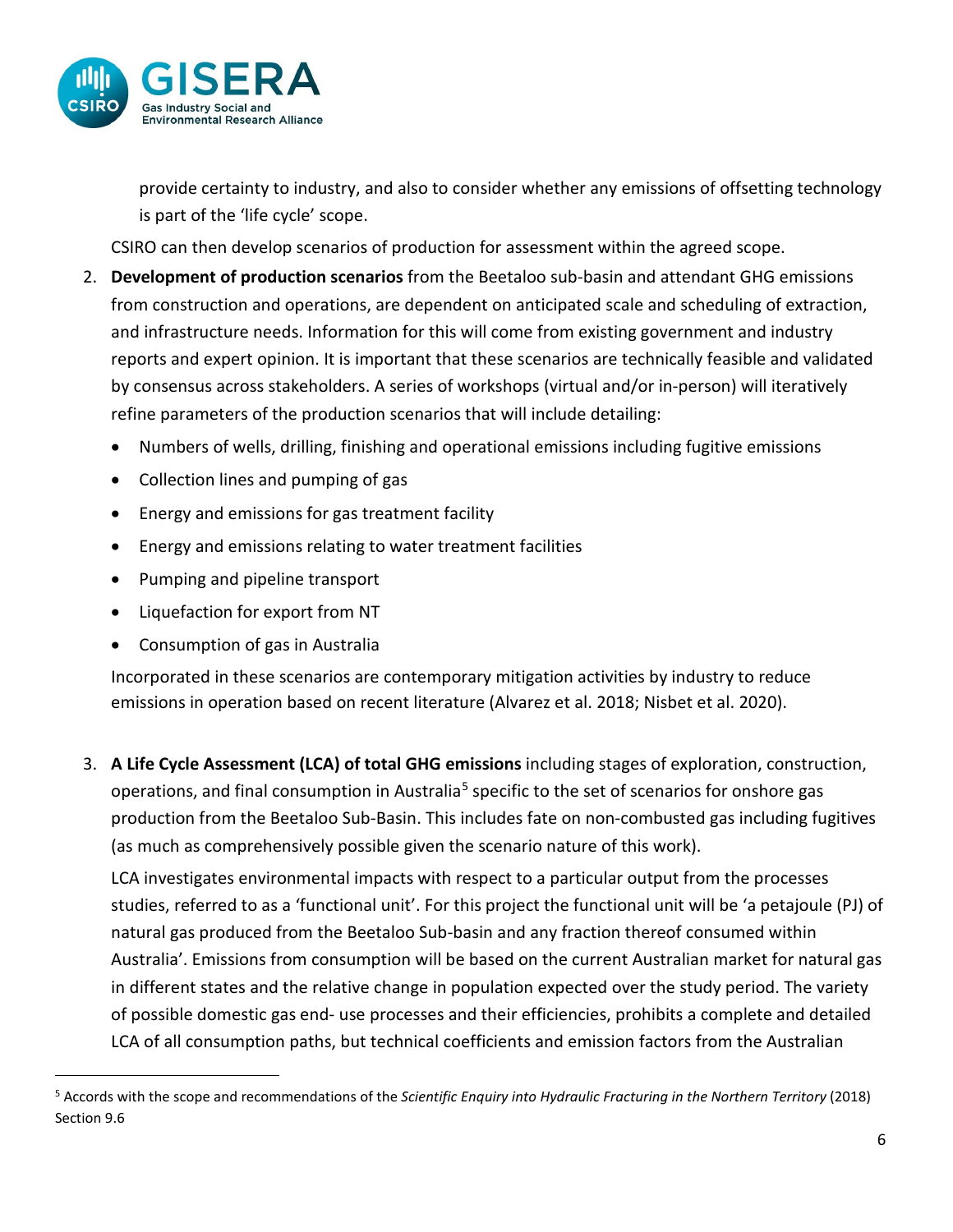

Greenhouse Emissions Information System<sup>[6](#page-6-0)</sup> can inform calculations of aggregate emissions. The project will estimate emissions occurring within the Northern Territory consistent with the Northern Territory GHG inventory. As the inputs to the LCA of total GHG emissions involves assumed values for inputs (i.e. not data from actual operations), this stage will involve a sensitivity analysis on a set of inputs. The entire investigation rests on scenarios with inherent uncertainties, so there is limited value in a comprehensive sensitivity analysis over all inputs.

Part of this phase will be sub-contracted to an energy industry LCA specialist using Australian life cycle inventory databases, SimaPro™ software, and any data specific to shale gas production operations.

4. **Offset options,** including indigenous fire management, will be developed based on technical feasibility considering: maturity of technology; demonstrated effectiveness; application at scale; continuity over lifetime of onshore gas project; quality of governance and; indicative cost. The latter likely involve some economic analysis of the current position of options on the supply curve of GHG offsets.

The scale of the GHG emissions from production and consumption of gas from the Beetaloo sub-basin could be many tens of megatonnes (Mt) of  $CO<sub>2-e</sub>$  annually. This quantity implies the GHG offsets required could shift the market price of land-based offsets and carbon farming. The CSIRO Land Use Trade-Offs (LUTO) model has been used in recent scenarios on carbon sequestration with vegetation in the Australian National Outlook (Brinsmead et al. 2019; CSIRO 2019). LUTO would be used to assess the land-use economics of offsets from vegetation in Australia.

There is also potential for reducing emissions through steam methane reforming (SMR) in a scenario that would involve hydrogen production in the NT. This would utilize expertise from CSIRO's Hydrogen Future Science Platform<sup>[7](#page-6-1)</sup> and would be a technical scenario coupled to one or more of the gas production scenarios. SMR is an established process with commercial application at scale<sup>8</sup>.

- 5. **Combining Production Scenarios and Offsets**. Lastly, scenarios of Australian production and consumption from (2) and (3) will be matched with combinations of offset options from (4) according to relevant aspects of feasibility, with the aim of net zero increase in life cycle GHG emissions. This phase answers the question of the mix of offsets applicable to the different scenarios.
- 6. **Review of results and final reporting:** results and a draft report will be reviewed in a participatory fashion with industry, government and other stakeholders to ensure the usability of the report for the various needs, and also to position the findings within the context of responding to the

<span id="page-6-0"></span><sup>6</sup> <https://ageis.climatechange.gov.au/>

<span id="page-6-1"></span><sup>7</sup> <https://research.csiro.au/hydrogenfsp/>

<span id="page-6-2"></span><sup>8</sup> <https://www.energy.gov/eere/fuelcells/fact-month-may-2018-10-million-metric-tons-hydrogen-produced-annually-united-states>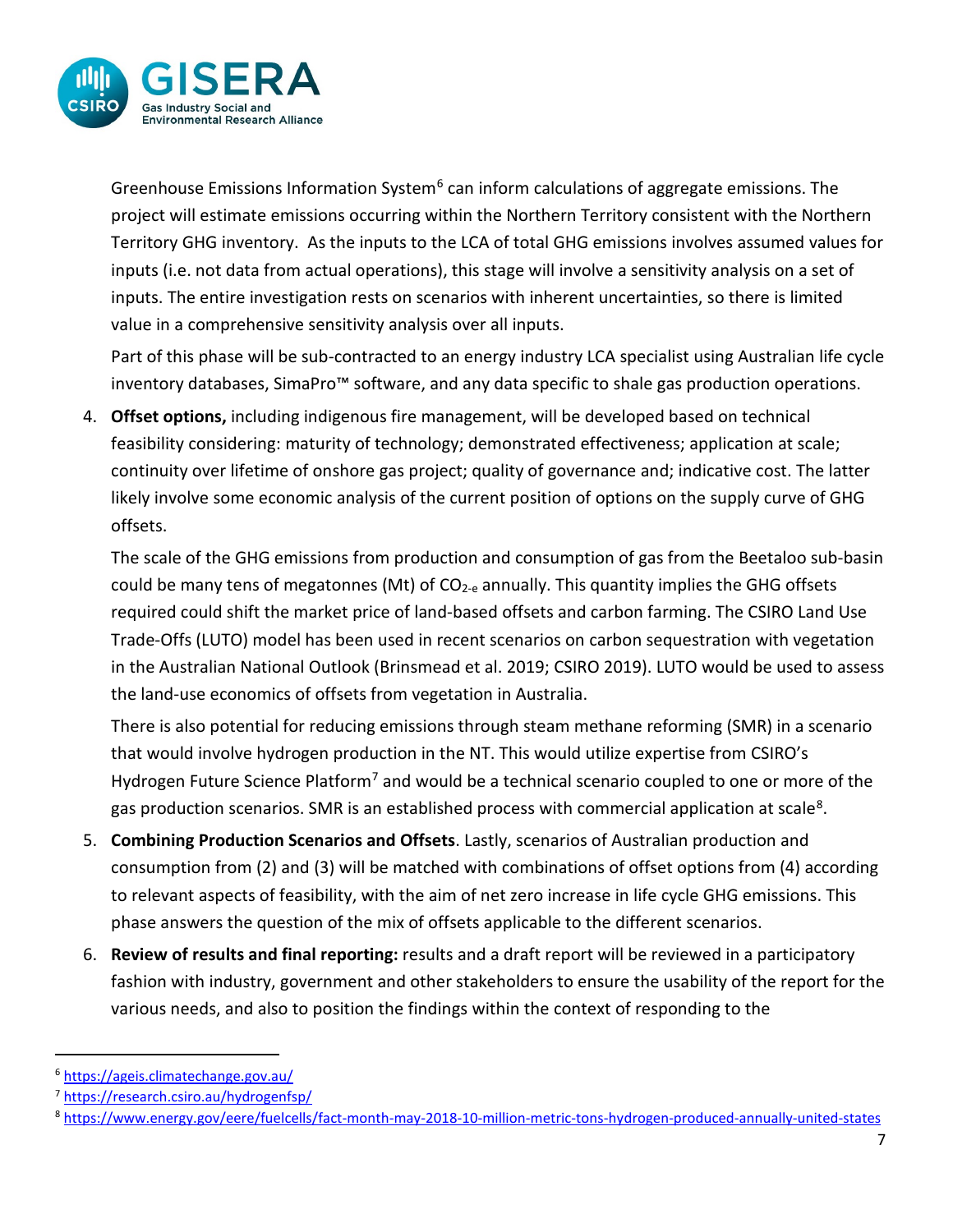

recommendations of the *Scientific Inquiry*. The broad nature of the scope of this work makes it likely the final report will include findings that apply more generally for gas extraction beyond the specific situation of the Beetaloo sub-basin gas reserve.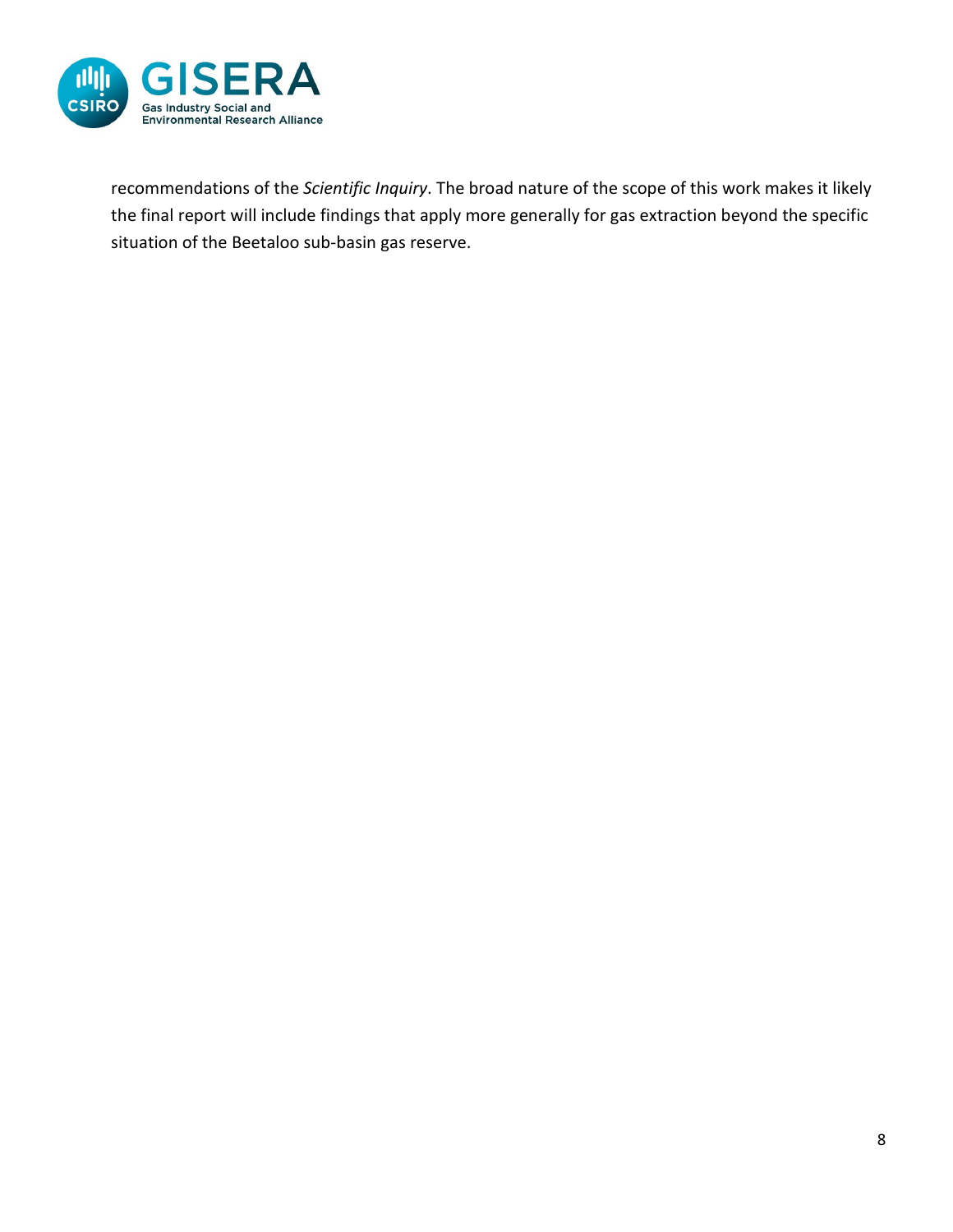<span id="page-8-0"></span>

#### 5. Project Inputs

#### **Research**

There are life cycle assessments of the CSG to LNG industry from the Australian perspective of substituting for coal-fired electricity generation (Hardisty, P.E.; Clark, T.S.; Hynes 2012; Clark, Hynes, and Mariotti 2011). This project does not specifically compare fuels for electricity generation but it can update parameters of such work with more recent literature and data on emissions intensity of Australian energy use, updated data sets from AUSLCI[9](#page-8-0), and making use of the recent peer-reviewed literature, reports and submissions to the NT Government *Scientific Enquiry into Hydraulic Fracturing in the Northern Territory* (2018) and elsewhere.

Researchers from CSIRO identified in this Project Order have conducted a recent assessment of the lifetime GHG emissions of onshore extraction, treatment, transport and liquefaction of gas from Queensland's Surat Basin (Schandl et al. 2019). This project will leverage off this experience and extend this earlier work through application to: a scenario exercise; different geographical and geological conditions, and; considering carbon offsets.

The genesis of the project came from explicit interest expressed by the NT Government and was further developed through feasibility conversations with domain experts on vegetation offsets, indigenous fire management and carbon capture and storage. The scale of the likely GHG emissions offsets raises a complex economics question on how this perturbs existing carbon offset markets. In addition to the land-use economist on the team, CSIRO has asked Stuart Whitten, Principal Economist of CSIRO's Land and Water, to join the Technical Reference Group.

CSIRO has used early consultation with industry and the NT Government on the potential connection to steam methane reforming and its products, in particular hydrogen. This was developed further with in conversation with lead authors of the *National Hydrogen Roadmap* (Bruce et al. 2018) and CSIRO's Hydrogen Mission to understand potential carbon offset pathways.

<sup>9</sup> <http://www.auslci.com.au/>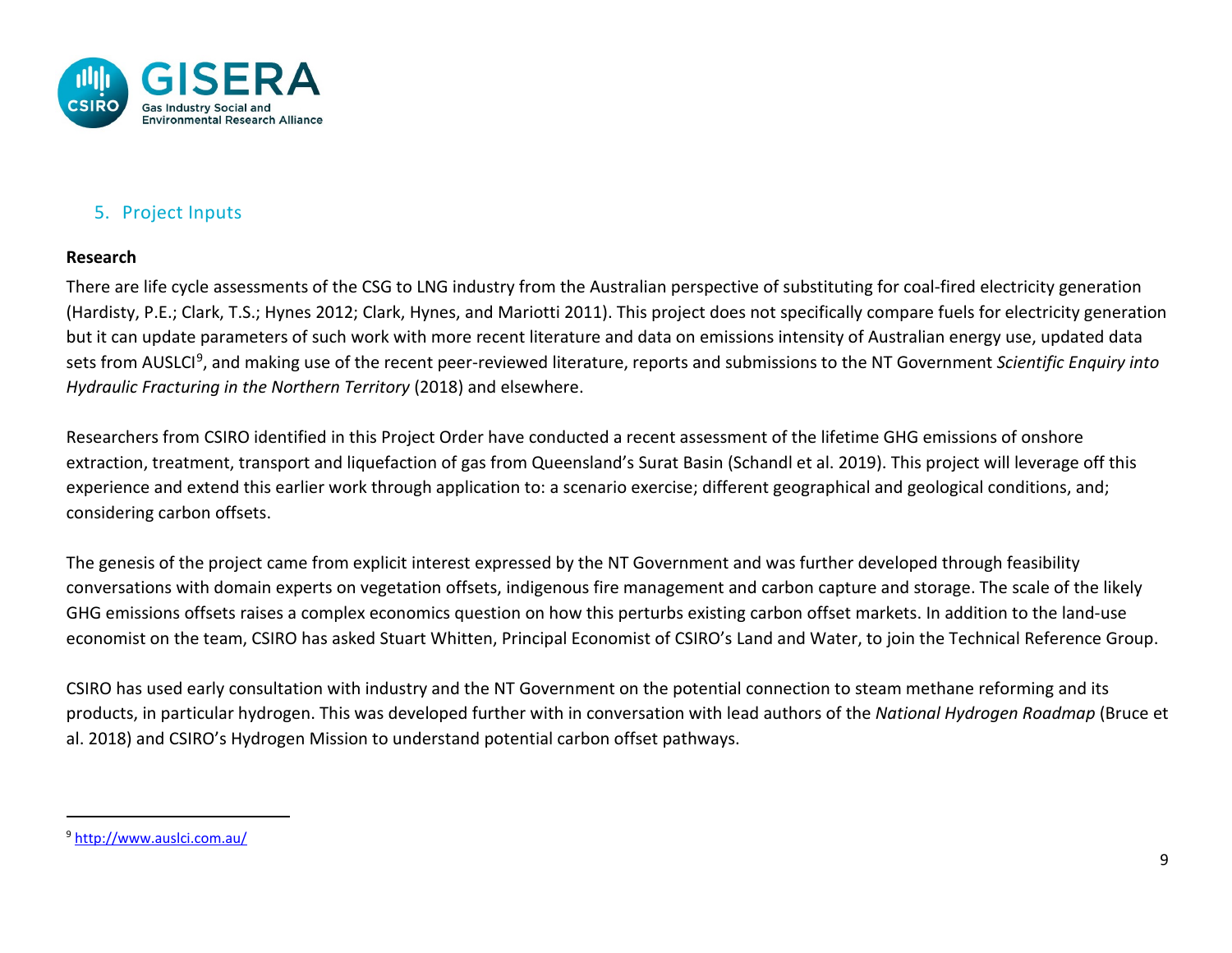<span id="page-9-0"></span>

This project will complement the ongoing GISERA project (G5) looking at seasonal background levels of methane in the Beetaloo Sub-basin (refer to the interim report by Ong et al. (2018)). That work responds to Recommendation 9.3 of the *Scientific Inquiry* for measurement and monitoring of methane concentrations before the granting of exploration approvals. Combined with this project, perspective on the potential relative change in the local background methane due to the gas production scenarios will be provided. CSIRO is aware of critiques of the unqualified use of emissions intensities (Lafleur et al. 2016). Wherever possible this research will use Australian data from the most recent research into methane emissions from onshore gas production to apply in the scenarios.

A significant extension on prior research, and the impact or problem-orientated literature (Allen et al. 2013; Alvarez et al. 2018), is the exploration of the 'solution space' for onshore gas GHG emissions through options for mitigating emissions based on that same literature (this is in addition to the survey of carbon offsets). For example, Alvarez et al (2018) conducted an emissions survey of multiple onshore wells in U.S. natural gas supply chains and found that largest contribution to GHG emissions came from a small number of production wells that are referred to as "super emitters". They concluded that "*substantial emission reductions are feasible through rapid detection of the root causes of high emissions and deployment of less failure-prone systems*."(Alvarez et al. 2018). In a more recent review Nisbet et al. (2020) looked at general geophysical methods to reduce methane emissions and also promoted broad and frequent maintenance schedules for onshore gas to deal with leaks and other failures. Thus, before any consideration of carbon offsets, a mitigation scenario for industry would include the technical and financial commitment to less error prone equipment and maintenance schedules to identify and rectify high emissions sources for scenarios of large numbers of wells, spread over a wide area.

There are international carbon offset schemes with high levels of standards in governance e.g. the Gold Standard<sup>10</sup>, and yet there remain doubts on credibility and sufficiency (Blum and Lövbrand 2019). It is exactly the aim of this research to explore production scenarios from a large onshore gas extraction development and to see if carbon offsets can be sufficiently ambitious and credible to counter the GHG emissions impact of production and local consumption.

<sup>10</sup> [https://www.goldstandard.org](https://www.goldstandard.org/)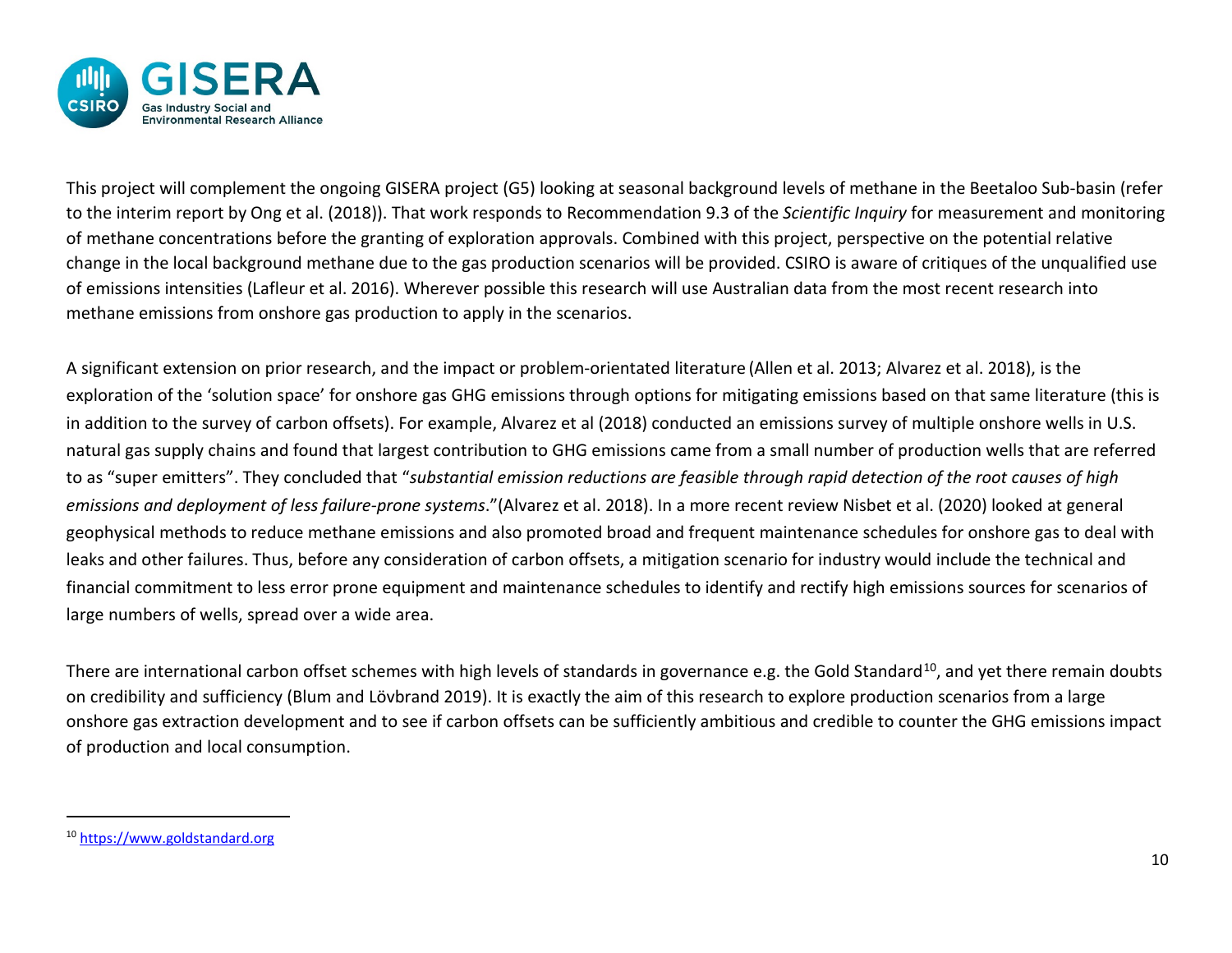

#### **Resources and collaborations**

| Researcher          | <b>Time Commitment</b><br>(project as a whole) | <b>Principle area of expertise</b>                                    | <b>Years of</b><br>experience | Organisation           |
|---------------------|------------------------------------------------|-----------------------------------------------------------------------|-------------------------------|------------------------|
| Tim Baynes (lead)   | 70 days                                        | Scenarios, environmental impact<br>assessment and industrial ecology  | 16                            | CSIRO (Land and Water) |
| Jim West            | 50 days                                        | Data handling and modelling, material<br>flows, exploration geologist | 20                            | CSIRO (Land and Water) |
| Ray Marcos Martinez | 40 days                                        | Land use economics, vegetative offsets                                |                               | CSIRO (Land and Water) |
| Nawshad Haque       | 55 days                                        | Hydrogen from steam methane<br>reforming                              | 20                            | CSIRO (Energy)         |

| Subcontractors (clause 9.5(a)(i)) | <b>Time Commitment</b><br>(project as a whole) | <b>Principle area of expertise</b>                       | <b>Years of</b><br>experience | Organisation |
|-----------------------------------|------------------------------------------------|----------------------------------------------------------|-------------------------------|--------------|
| Tim Grant                         | for review of results                          | $\sim$ 4 months allowing   LCA of energy sector projects | 25                            | Lifecycles   |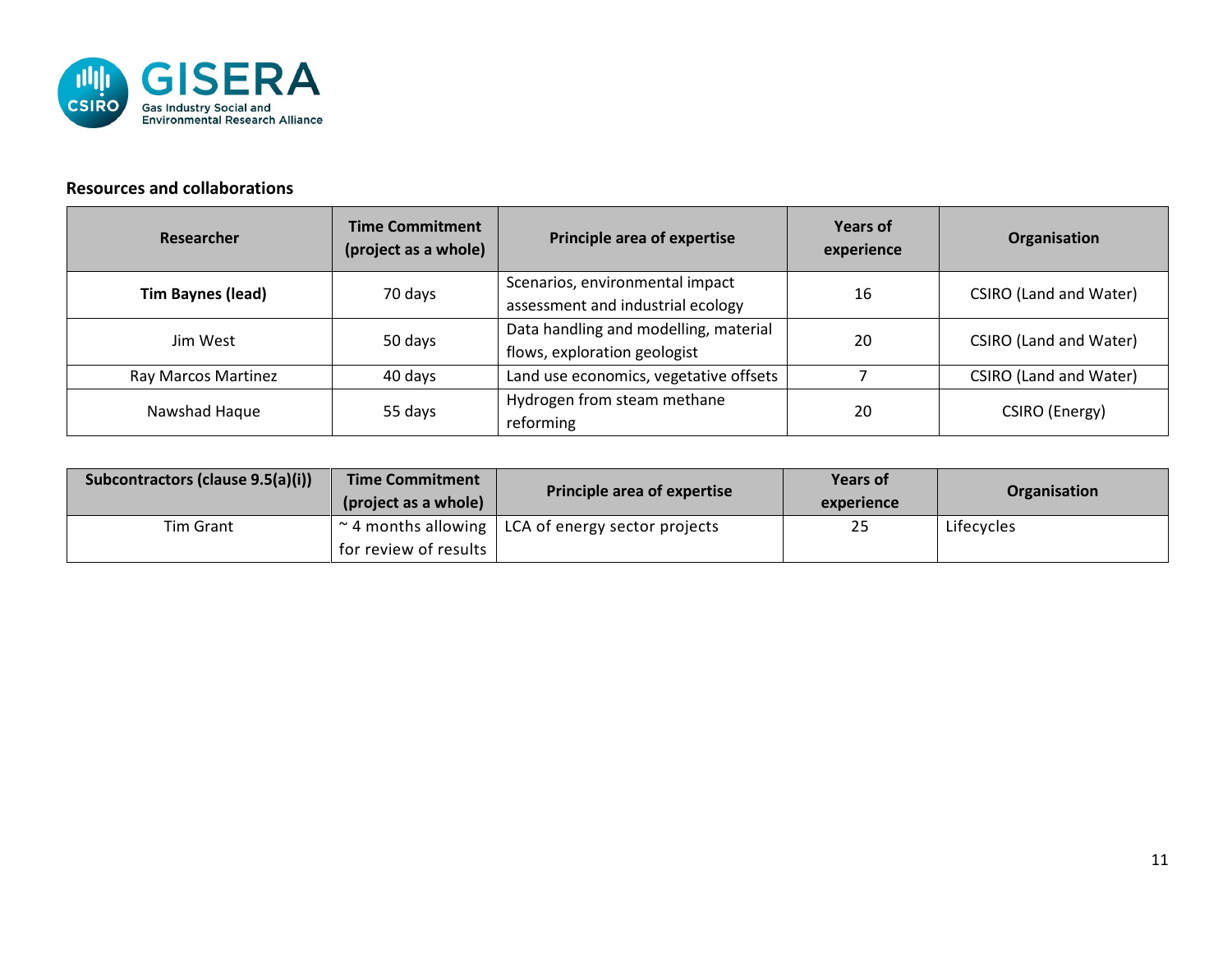

#### **Budget Summary**

| <b>Source of Cash Contributions</b>              | 2020/21   | 2021/22      | 2022/23 | % of Contribution | <b>Total</b> |
|--------------------------------------------------|-----------|--------------|---------|-------------------|--------------|
| <b>GISERA</b>                                    | \$257,414 | \$56,000     | \$0     | 75%               | \$313,413    |
| <b>Federal Government</b>                        | \$234,624 | \$51,042     | \$0     | 68.36%            | \$285,666    |
| NT Government<br>$\sim$                          | \$12,459  | \$2,710      | \$0     | 3.63%             | \$15,169     |
| Origin Energy<br>$\hspace{0.1mm}-\hspace{0.1mm}$ | \$4,393   | \$956        | \$0     | 1.28%             | \$5,349      |
| Santos<br>$\sim$                                 | \$4,393   | \$956        | \$0     | 1.28%             | \$5,349      |
| Pangaea Resources                                | \$1,544   | \$0<br>\$336 |         | 0.45%             | \$1,880      |
| <b>Total Cash Contributions</b>                  | \$257,414 | \$56,000     | \$0     | 75%               | \$313,413    |
|                                                  |           |              |         |                   |              |
| <b>Source of In-Kind Contribution</b>            | 2020/21   | 2021/22      | 2022/23 | % of Contribution | <b>Total</b> |
|                                                  |           |              |         |                   |              |
| <b>CSIRO</b>                                     | \$85,805  | \$18,667     | \$0     | 25%               | \$104,471    |
| <b>Total In-Kind Contribution</b>                | \$85,805  | \$18,667     | \$0     | 25%               | \$104,471    |

#### **Cultural Monitoring Program**

The cultural monitor program is considered mutually beneficial, increases engagement and participation of the local traditional owners and provides additional safeguards against the research proponent or other fieldworkers inadvertently entering into a sacred site or other culturally sensitive area. Cultural monitors are engaged via the NLC whenever a company or operator goes out in the field.

In GISERA projects where CSIRO researchers are being escorted onto leases by company representatives who have organised permit access, those company procedures will apply.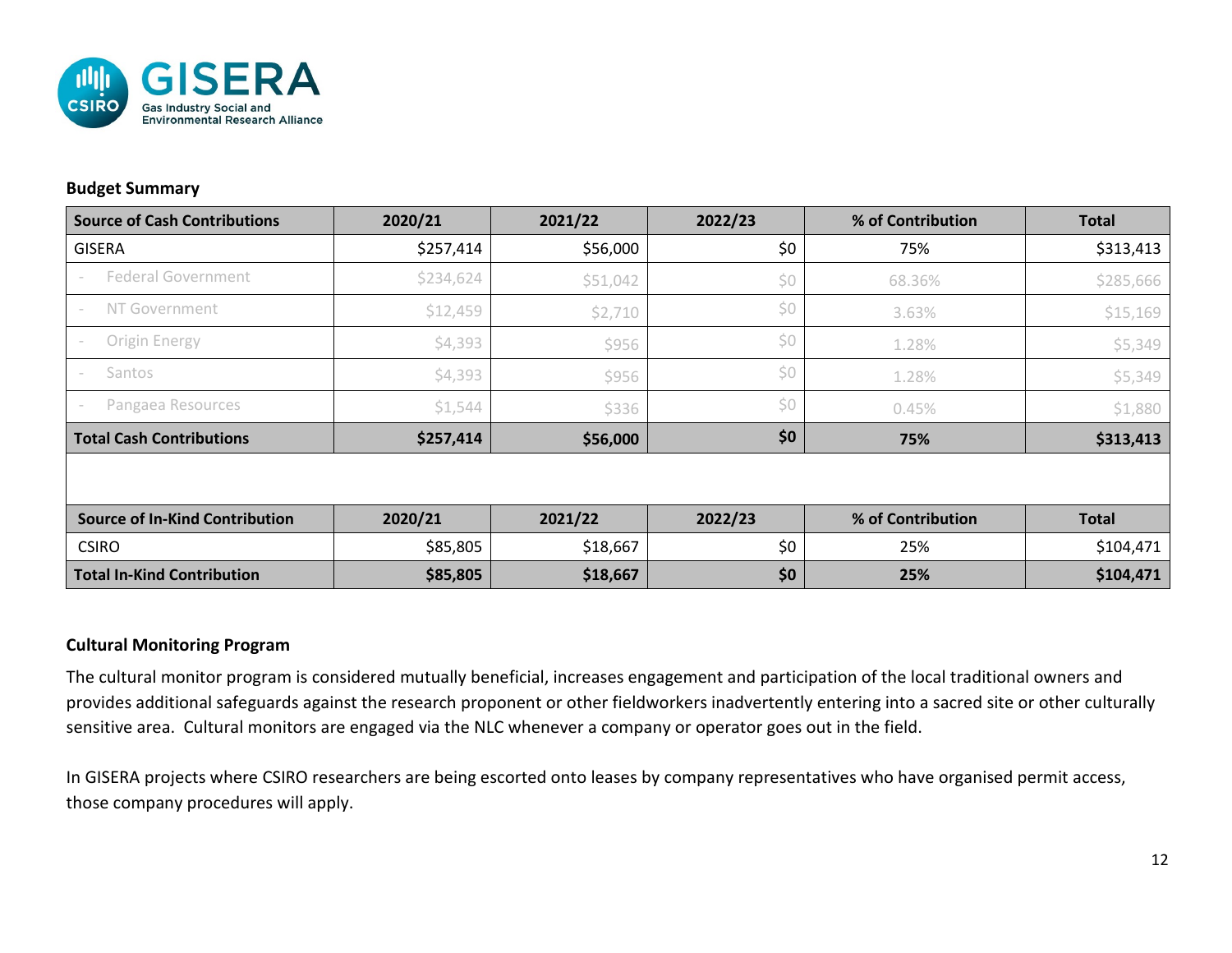

For all other GISERA projects (particularly environmental and social projects) where CSIRO researchers are not being escorted by industry, CSIRO will work with the NLC to apply this practice.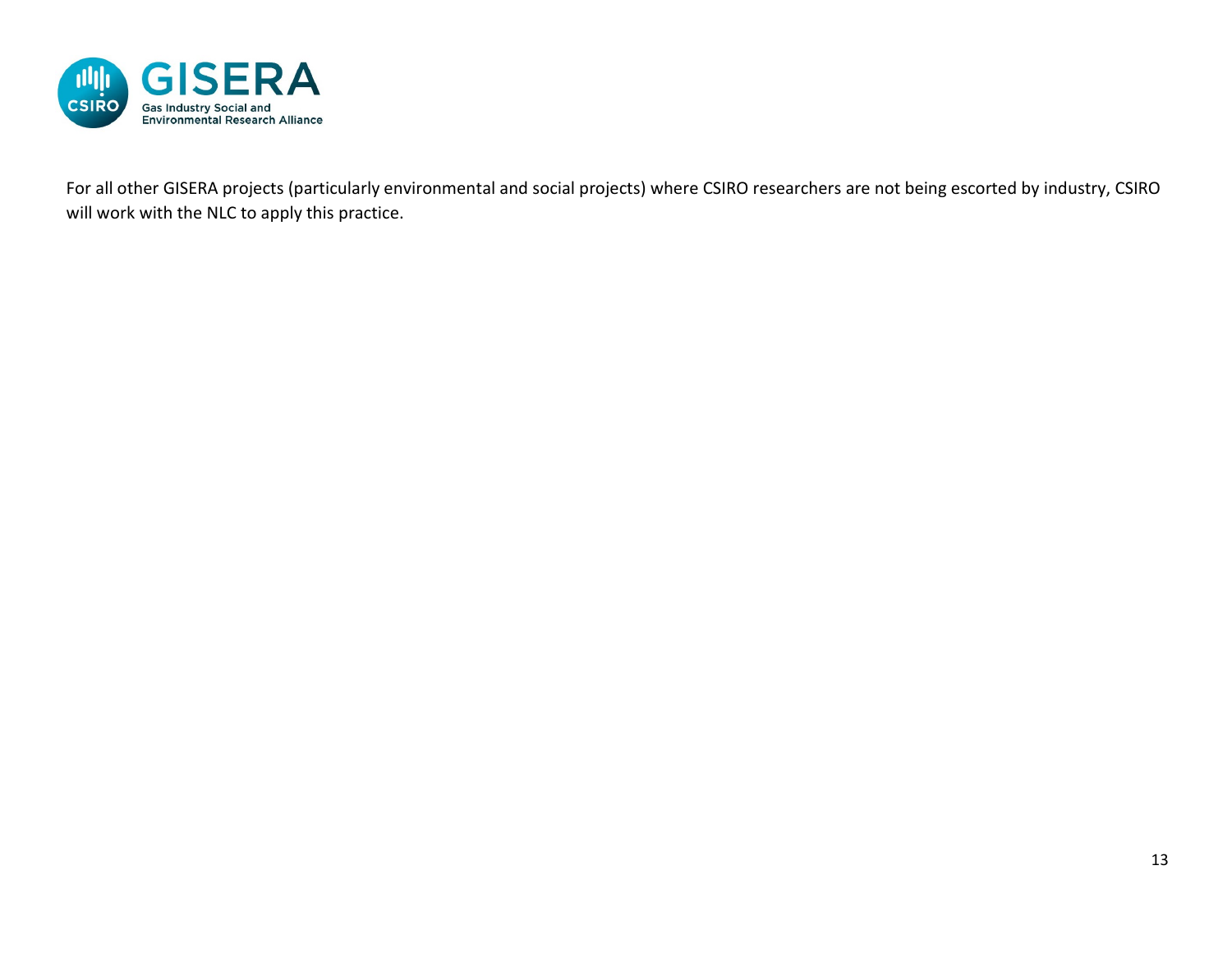

## 6. Project Impact Pathway

| <b>Activities</b>                                                                                             | <b>Outputs</b>                                                                                                                                                                                                                                                                                                | <b>Short term Outcomes</b>                                                                                                                                          | Long term outcomes                                                                                                                   | Impact                                                                                                                                                                         |
|---------------------------------------------------------------------------------------------------------------|---------------------------------------------------------------------------------------------------------------------------------------------------------------------------------------------------------------------------------------------------------------------------------------------------------------|---------------------------------------------------------------------------------------------------------------------------------------------------------------------|--------------------------------------------------------------------------------------------------------------------------------------|--------------------------------------------------------------------------------------------------------------------------------------------------------------------------------|
| A series of meetings or<br>workshops (possibly<br>virtual) and reports to<br>accompany a<br>literature review | Review of reports and literature,<br>consultation with stakeholders                                                                                                                                                                                                                                           | Awareness and consensus on<br>the purpose of the project<br>and the priority research<br>questions for stakeholders                                                 | This project will enable the<br>NT government, regulators<br>and industry to make<br>informed decisions on the<br>environmental      | <b>Environmental Impact</b><br>Identified means to<br>$\bullet$<br>reduce GHG footprint<br>directly from mitigation                                                            |
| Define physical and<br>conceptual scope and<br>report                                                         | A scoping report outlining agreed<br>terms of reference and parameters<br>of the study in the context of local<br>and international knowledge on<br>GHG emissions from onshore gas                                                                                                                            | Defined quantitative and<br>conceptual scope consistent<br>with recommendations of<br>the Scientific Inquiry (2018).                                                | consequences and costs of<br>gas extraction from the<br>Beetaloo Sub-basin                                                           | by industry and<br>potential carbon<br>capture, and indirectly<br>through purchasing                                                                                           |
| Develop production<br>scenarios                                                                               | A dataset of technical scenarios<br>that quantify levels of production<br>from the Beetaloo Sub-basin, and<br>any mitigation actions or practices<br>that industry can reasonably<br>commit to.                                                                                                               | Credible information to<br>support regulatory or<br>investment decision making<br>on gas extraction and<br>mitigation of emissions from<br>Beetaloo Sub-basin.      | This work will improve<br>community awareness<br>about the economic, social<br>& environmental effects of<br>onshore gas development | carbon offsets<br>Social Impact<br>Specific inclusion of<br>indigenous fire                                                                                                    |
| LCA of production<br>scenarios                                                                                | A life cycle assessment of<br>production scenarios. The<br>functional unit will be 'a petajoule<br>(PJ) of natural gas produced from<br>the Beetaloo Sub-basin and any<br>fraction thereof consumed within<br>Australia'. Possibly a 'stand-alone'<br>output of interest to researchers<br>and the community. | More informed industry and<br>government on the life cycle<br>assessment of GHG impacts<br>of onshore shale gas from<br>latest data based on<br>consensus scenarios | Improved capacity to<br>forecast and negate<br>environmental and<br>commercial risks                                                 | management in the set<br>of carbon offsets can<br>benefit the indigenous<br>community<br>Economic Impact<br><b>Support of Australian</b><br>$\bullet$<br>carbon offset economy |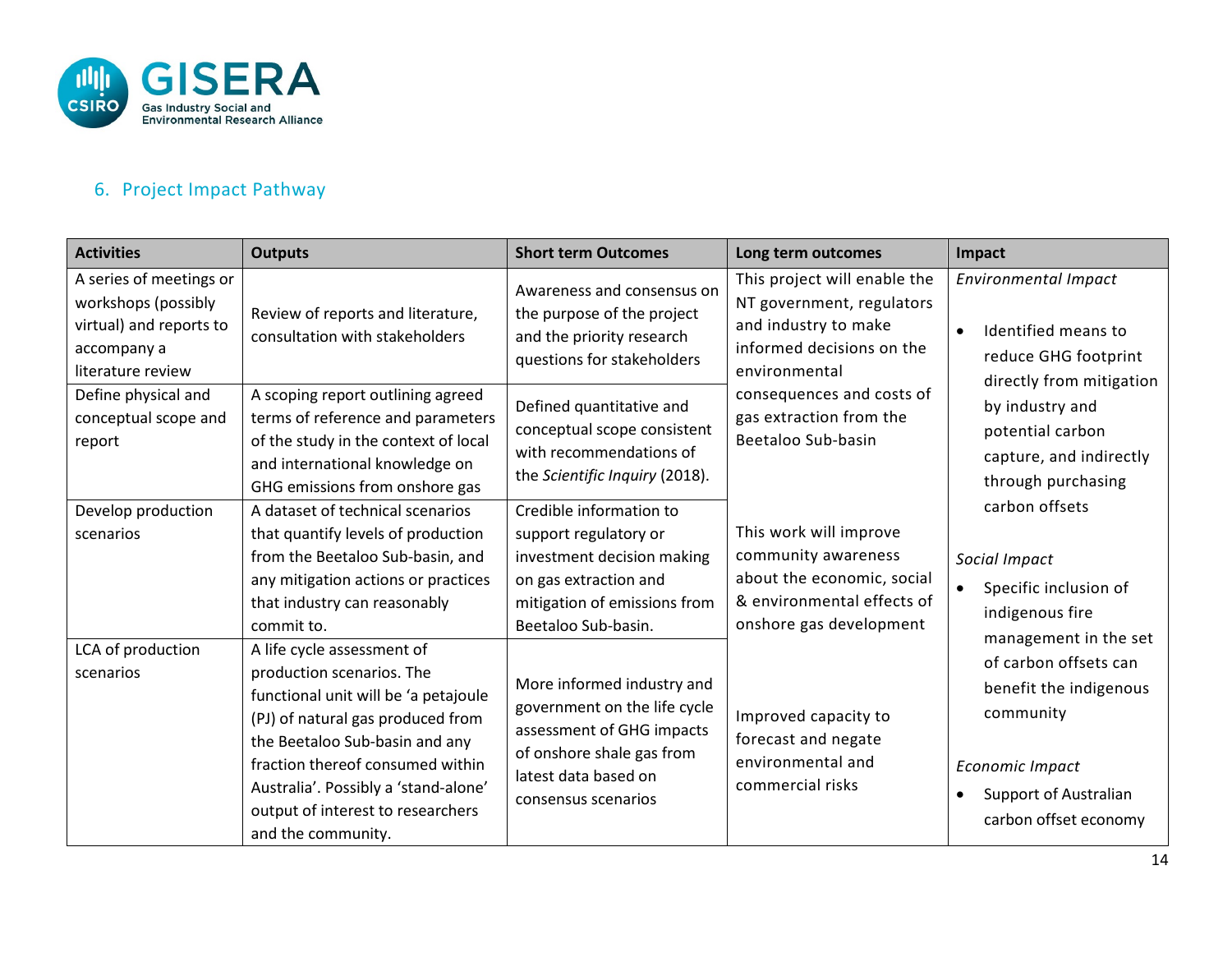

| Identify, quantify and       | A report on the survey of domestic  | This quantitative and          |               | Informing potential<br>$\bullet$ |  |
|------------------------------|-------------------------------------|--------------------------------|---------------|----------------------------------|--|
| assess GHG emissions         | and international carbon offset     | qualitative work outlines      |               | investment in emerging           |  |
| offset options               | options based on: effectiveness;    | improvements in responding     |               | gas and chemical                 |  |
|                              | scalability; continuity; quality of | to recommendation 9.8 of       |               | manufacturing industry           |  |
|                              | governance and; indicative cost.    | the Scientific Inquiry (2018). |               | in Australia and, more           |  |
| Synthesize Production        | A dataset combining the input       | Provides a techno-economic     |               | particularly, connected          |  |
| <b>Scenarios and Offsets</b> |                                     | pathway to resolving the       |               |                                  |  |
|                              | assumptions of the production       | concurrent strategic           |               | to the Northern Territory        |  |
|                              | scenarios with the life cycle GHG   | aspirations of developing gas  | Gas Strategy. |                                  |  |
|                              | impacts and the emissions offset    | from the Beetaloo Sub-basin    |               |                                  |  |
|                              | options. Presentation of interim    | and neutralizing GHG           |               |                                  |  |
|                              | results to stakeholders in webinars | emissions impacts through      |               |                                  |  |
|                              | or in person.                       | improved industry practices.   |               |                                  |  |
| Report writing,              |                                     | <b>Understanding of GHG</b>    |               |                                  |  |
| review, Final Report         | Draft report for internal peer-     | environmental impacts from     |               |                                  |  |
|                              | review and stakeholders. In view of | scenarios of production, and   |               |                                  |  |
|                              | the likely public interest in this  | domestic consumption, of       |               |                                  |  |
|                              | work the Final Report will be       | gas from Beetaloo Sub-basin.   |               |                                  |  |
|                              | accompanied by knowledge            | Abatement options assessed     |               |                                  |  |
|                              | transfer sessions and factsheets.   | as matched to scenarios.       |               |                                  |  |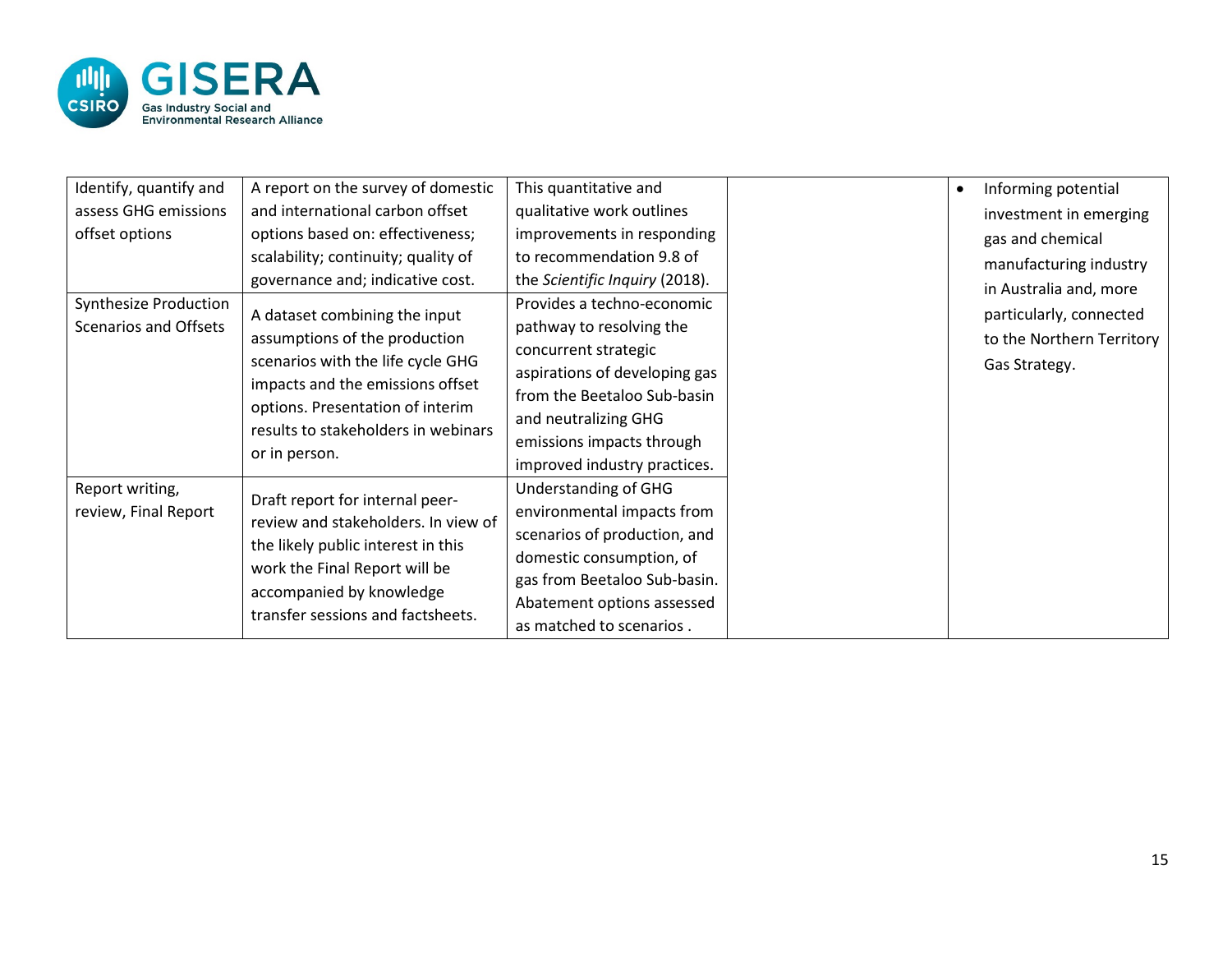

## 7. Project Plan

#### **Project Schedule**

| $\overline{1}$  | <b>Activities / Task Title</b>                    | <b>Task Leader</b>          | <b>Scheduled Start</b> | <b>Scheduled Finish</b> | <b>Predecessor</b> |
|-----------------|---------------------------------------------------|-----------------------------|------------------------|-------------------------|--------------------|
|                 | (should match activities in impact pathway        |                             |                        |                         |                    |
|                 | section)                                          |                             |                        |                         |                    |
| <b>Task 1.1</b> | Review of reports and literature and consultation | Tim Baynes/Jim West         | 13/07/2020             | 31/08/2020              | $\ast$             |
|                 | with stakeholders                                 |                             |                        |                         |                    |
| <b>Task 1.2</b> | Define physical and conceptual scope and report   | Jim West/Tim Baynes         | 13/07/2020             | 31/08/2020              | $\ast$             |
| Task 2          | Develop production scenarios                      | Tim Baynes                  | 14/08/2020             | 30/09/2020              | Tasks 1,2,3**      |
| Task 3          | LCA of production scenarios                       | <b>Tim Grant Lifecycles</b> | 01/10/2020             | 01/02/2021              | Task 4             |
| Task 4          | Identify, quantify offset options                 | Jim West, Nawshad           | 05/01/2021             | 31/03/2021              |                    |
|                 |                                                   | Haque                       |                        |                         |                    |
| Task 5          | Synthesize Production Scenarios and Offsets       | Tim Baynes/Nawshad          | 05/01/2021             | 30/06/2021              | Tasks 2, 3, 4      |
|                 |                                                   | Haque                       |                        |                         |                    |
| Task 6          | Report writing, review, Final Report              | Tim Baynes                  | 01/07/2021             | 10/12/2021              | Task 5             |

**\*** these tasks will depend on travel restrictions under COVID 19 though most elements of these tasks can be done in isolation

\*\* note that there is some overlap with predecessor tasks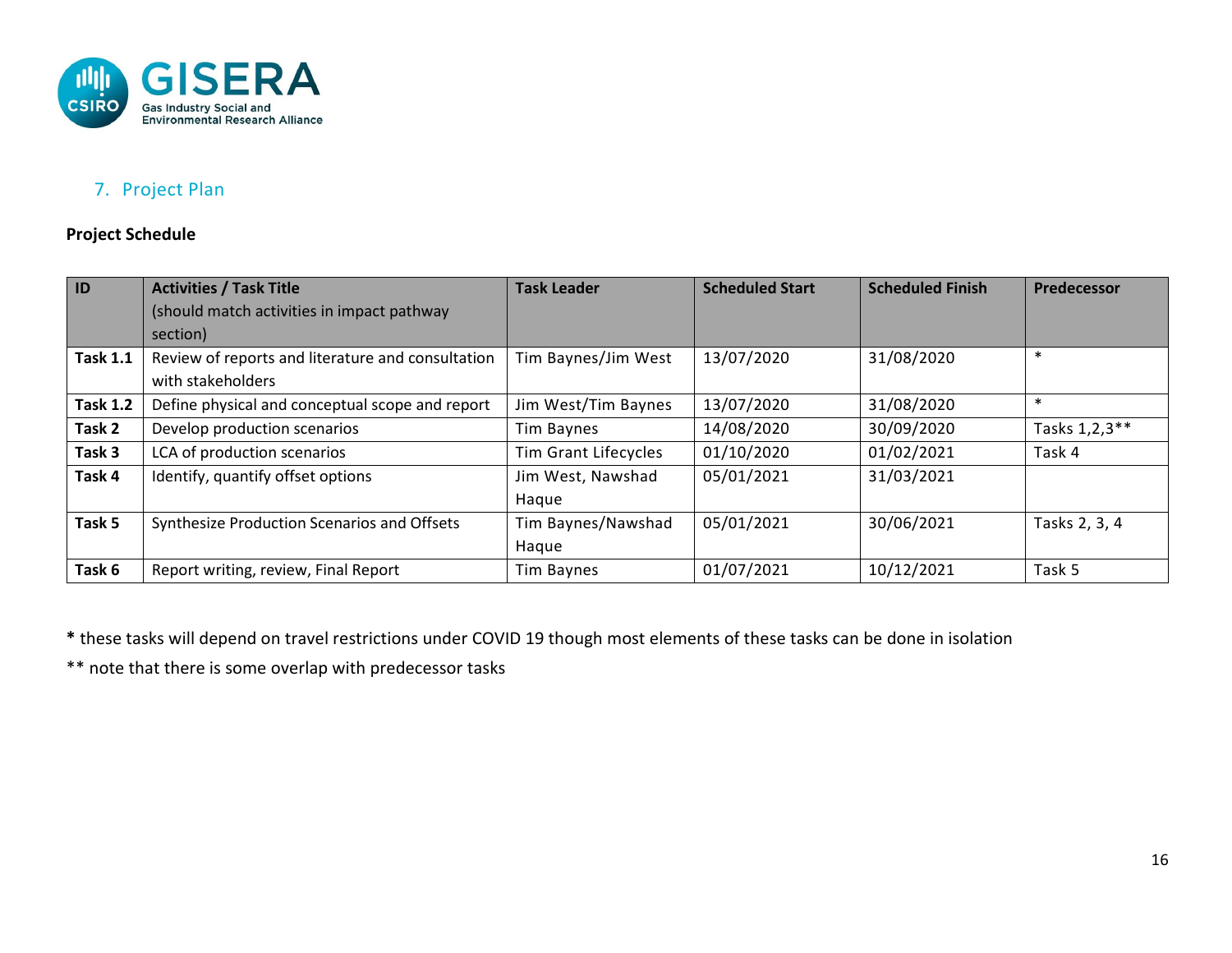

#### **Task description**

**Task 1.1**

**TASK NAME:** Review of reports and literature and consultation with stakeholders

**TASK LEADER:** Tim Baynes / Jim West

**OVERALL TIMEFRAME:** 1.5 months (13 July 2020 – 31 August 2020)

**BACKGROUND:** It is important to consult with government, industry and other stakeholders to obtain perspective and understand the material issues of the onshore gas proposal in the Northern Territory. There will also be a review of the recent (last 5 years) peer-reviewed literature regarding onshore gas and GHG emissions.

**TASK OBJECTIVES:** A knowledge base from peer-reviewed literature, expert submissions and industry to inform the scoping of the project and development of production scenarios

**TASK OUTPUTS AND SPECIFIC DELIVERABLES:** Series of workshops or online meetings with stakeholders and a literature review.

**Task 1.2**

**TASK NAME:** Define physical and conceptual scope and report

**TASK LEADER:** Jim West/ Tim Baynes

**OVERALL TIMEFRAME:** 1.5 months (13 July 2020 – 31 August 2020)

**BACKGROUND:** This task includes scoping of the scale and duration of upstream and downstream activity and likely logistics regarding the particular geology and geography of the NT onshore gas project.

**TASK OBJECTIVES:** Having consensus on the bounds of the project distributes ownership of the scope (and implications) beyond the research team to include multiple stakeholders

**TASK OUTPUTS AND SPECIFIC DELIVERABLES:** A scoping report outlining agreed terms of reference and parameters of the study in the context of local and international knowledge on GHG emissions from onshore gas.

**Task 2 TASK NAME:** Develop production scenarios **TASK LEADER:** Tim Baynes **OVERALL TIMEFRAME:** 1.5 months (14 August 2020 – 30 September 2020)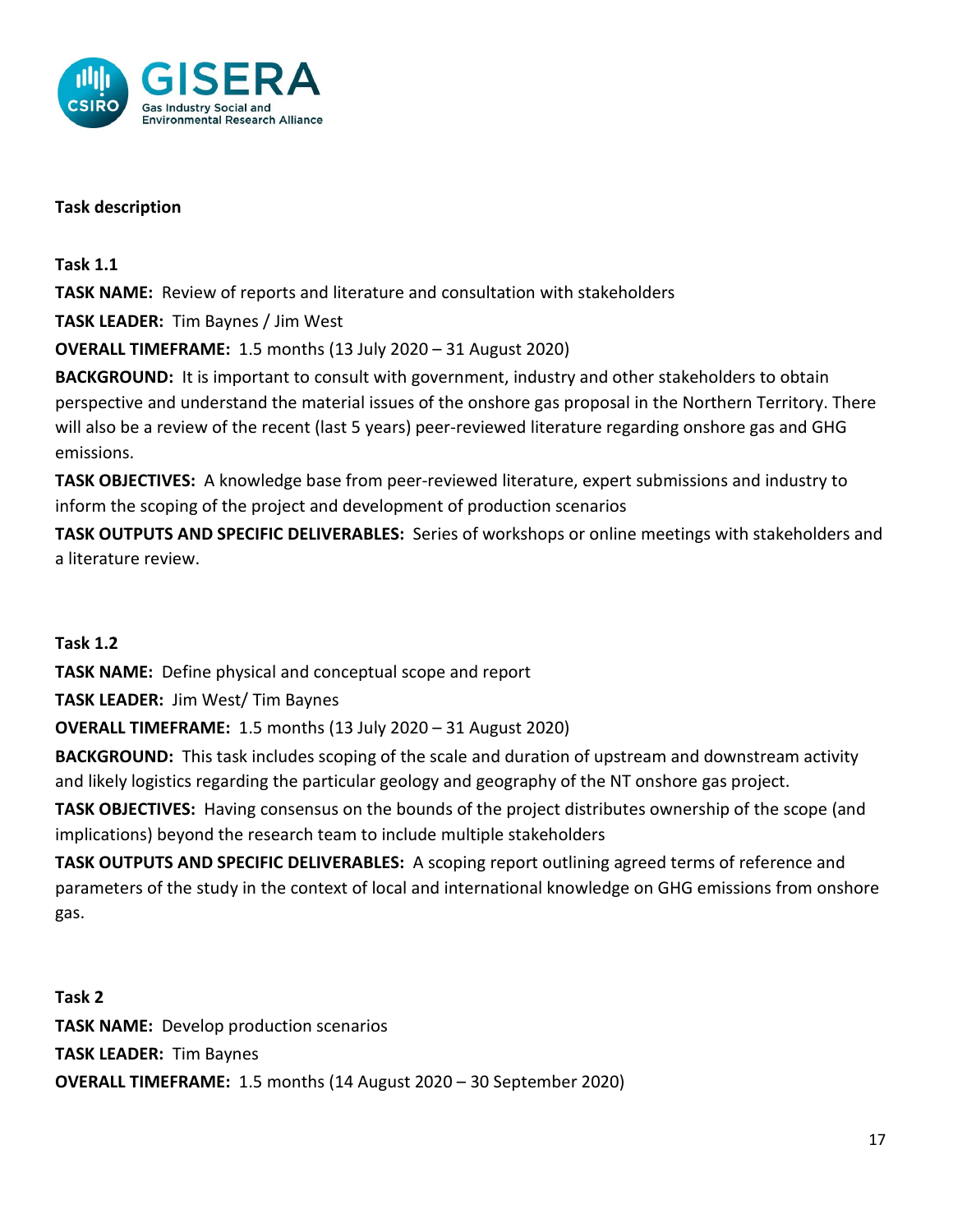

**BACKGROUND:** Working with industry, government and using the knowledge base of Task 1.1, these production scenarios are the main input assumptions that set the scope and scale of GHG emissions **TASK OBJECTIVES:** Credible production scenarios that represent the specific conditions of the Beetaloo Subbasin and industry commitments to mitigation practices over the life time of the hypothetical development **TASK OUTPUTS AND SPECIFIC DELIVERABLES:** A dataset of technical scenarios that quantify levels of production from the Beetaloo Sub-basin, and any mitigation actions or practices that industry can reasonably commit to.

#### **Task 3**

**TASK NAME:** LCA of production scenarios

**TASK LEADER:** Tim Grant - Lifecycles

**OVERALL TIMEFRAME:** 4 months (1 October 2020 – 1 February 2021)

**BACKGROUND:** This task is the key link between the production scenarios developed in Task 2 and the objective of surveying potential GHG offset options in Task 4

**TASK OBJECTIVES:** Adding to and updating data on life cycle assessment of GHG emissions from onshore gas production scenarios cognisant of potential mitigation actions by industry

**TASK OUTPUTS AND SPECIFIC DELIVERABLES:** Report and data detailing the life cycle GHG emissions of production scenarios from Beetaloo Sub-basin.

#### **Task 4**

**TASK NAME:** Identify, quantify offset options

**TASK LEADER:** Jim West / Nawshad Haque

**OVERALL TIMEFRAME:** 3 months (5 January 2021 – 31 March 2021)

**BACKGROUND:** Key to the credibility of responding to the environmental impacts of gas development and Recommendation 9.8 from the Scientific Inquiry.

**TASK OBJECTIVES:** GHG Offset options, including indigenous fire management, will be developed and assessed based on technical feasibility considering: maturity of technology; demonstrated effectiveness; application at scale; continuity over lifetime of onshore gas project; quality of governance and; indicative cost.

**TASK OUTPUTS AND SPECIFIC DELIVERABLES:** A quantitative and qualitative appraisal of offset options available to the production scenarios of Task 2 that can effectively accommodate the GHG emissions impact identified in Task 3.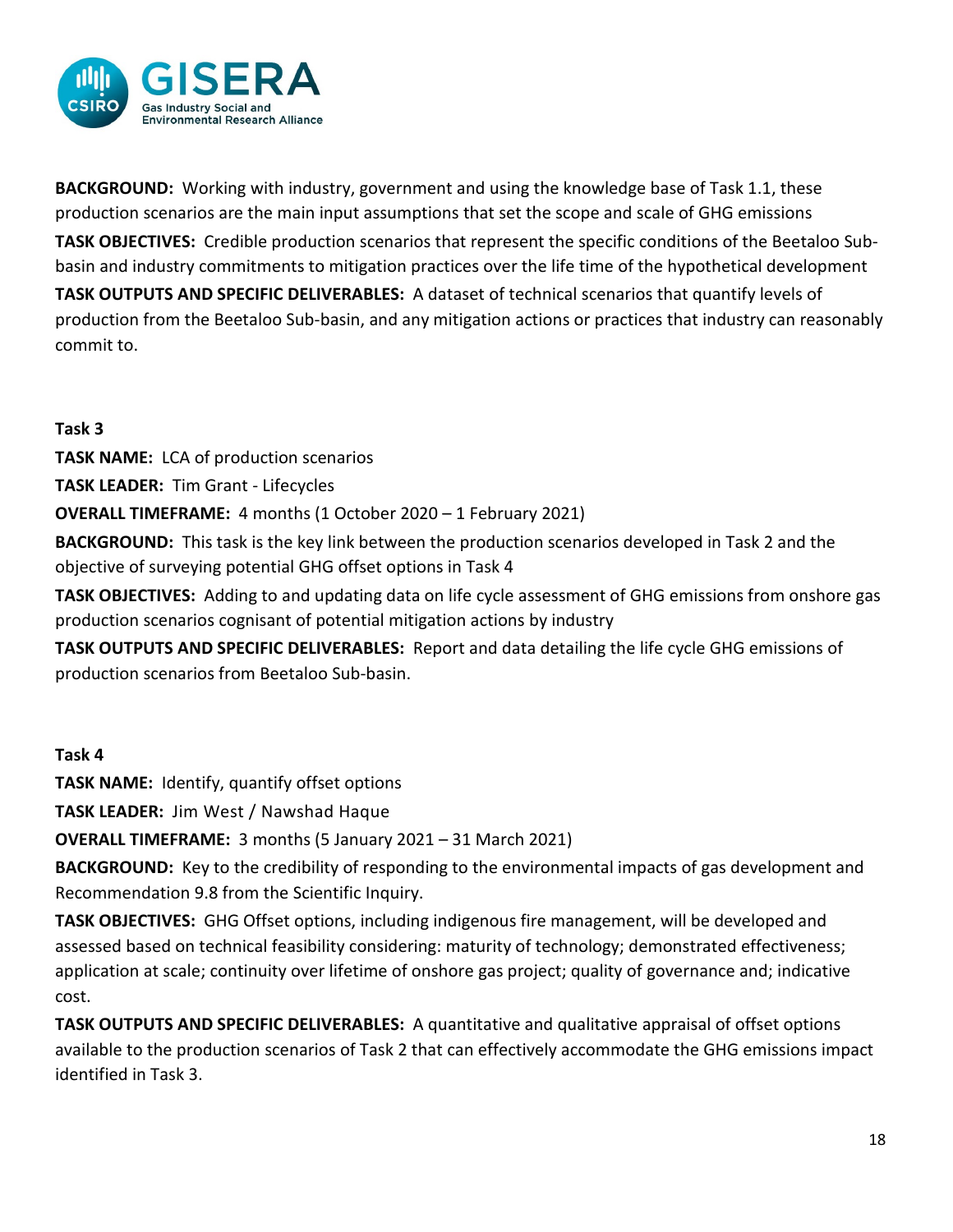

#### **Task 5**

**TASK NAME:** Synthesize Production Scenarios and Offsets

**TASK LEADER:** Tim Baynes / Nawshad Haque

## **OVERALL TIMEFRAME:** 6 months (5 January 2021 – 30 June 2021)

**BACKGROUND:** This penultimate task matches the production scenarios with feasible carbon offsets and it is anticipated that in that matching exercise there may be some need for iteration between the tasks – hence this Task overlaps with its predecessors: Task 3 and 4.

**TASK OBJECTIVES:** A techno-economic pathway to resolving the concurrent strategic aspirations of developing gas from the Beetaloo Sub-basin and neutralizing GHG emissions impacts through improved industry practices

**TASK OUTPUTS AND SPECIFIC DELIVERABLES:** A dataset combining the input assumptions of the production scenarios with the life cycle GHG impacts and the emissions offset options. Presentation of interim results to stakeholders in webinars or in person.

#### **Task 6**

**TASK NAME:** Report writing, review, Final Report

**TASK LEADER:** Tim Baynes

**OVERALL TIMEFRAME:** 5.5 months (1 July 2021 – 10 December 2021)

**BACKGROUND:** Subsequent to the presentation of initial results in Task 5 and stakeholders' responses, this Task combines the output from different components of the project to a coherent final report. This task also includes preparation of a scientific paper for an international journal.

**TASK OBJECTIVES:** Communication of results and conclusions to immediate stakeholders, peers and the wider community

**TASK OUTPUTS AND SPECIFIC DELIVERABLES:** Draft report for internal peer-review and stakeholders. In view of the likely public interest in this work the Final Report will be accompanied by knowledge transfer sessions and factsheets. Preparation of scientific manuscript to international journal.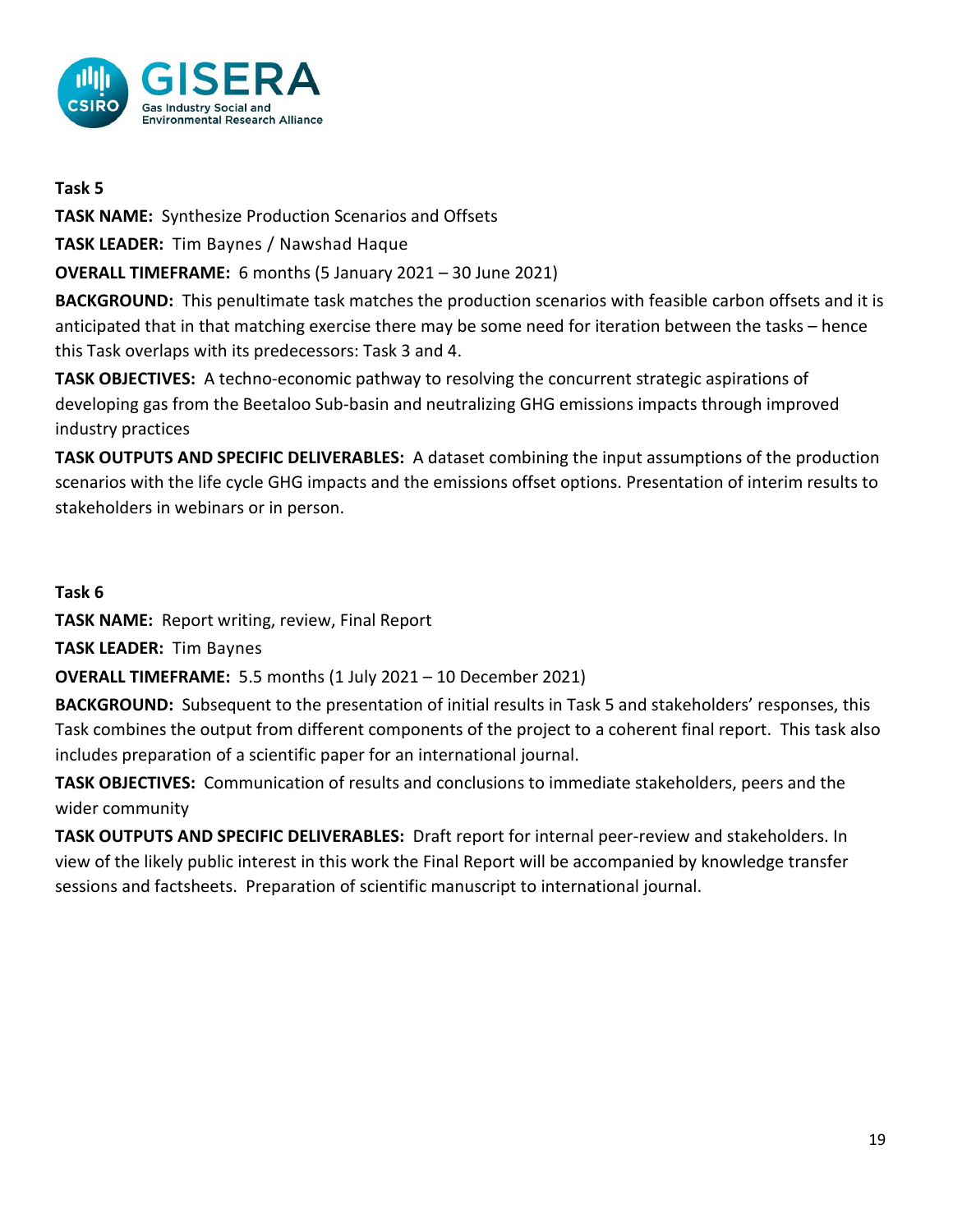

## **Project Gantt Chart**

|                |                                                                        |        | 2020-2021 |         |          |        | 2021-2022     |        |        |        |        |        |          |          |        |         |          |        |          |
|----------------|------------------------------------------------------------------------|--------|-----------|---------|----------|--------|---------------|--------|--------|--------|--------|--------|----------|----------|--------|---------|----------|--------|----------|
| Task           | <b>Task Description</b>                                                | Jul-20 | Aug-20    | Sept-20 | $Oct-20$ | Nov-20 | <b>Dec-20</b> | Jan-21 | Feb-21 | Mar-21 | Apr-21 | May-21 | $Jun-21$ | $Jul-21$ | Aug-21 | Sept-21 | $Oct-21$ | Nov-21 | ដ<br>ပ္ပ |
| 1.1            | Review of reports and literature and consultation<br>with stakeholders |        |           |         |          |        |               |        |        |        |        |        |          |          |        |         |          |        |          |
| 1.2            | Define physical and conceptual scope and report                        |        |           |         |          |        |               |        |        |        |        |        |          |          |        |         |          |        |          |
| $\overline{2}$ | Develop production scenarios                                           |        |           |         |          |        |               |        |        |        |        |        |          |          |        |         |          |        |          |
| 3              | LCA of production scenarios                                            |        |           |         |          |        |               |        |        |        |        |        |          |          |        |         |          |        |          |
| 4              | Identify, quantify offset options                                      |        |           |         |          |        |               |        |        |        |        |        |          |          |        |         |          |        |          |
| 5              | Synthesize Production Scenarios and Offsets                            |        |           |         |          |        |               |        |        |        |        |        |          |          |        |         |          |        |          |
| 6              | Report writing, review, Final Report                                   |        |           |         |          |        |               |        |        |        |        |        |          |          |        |         |          |        |          |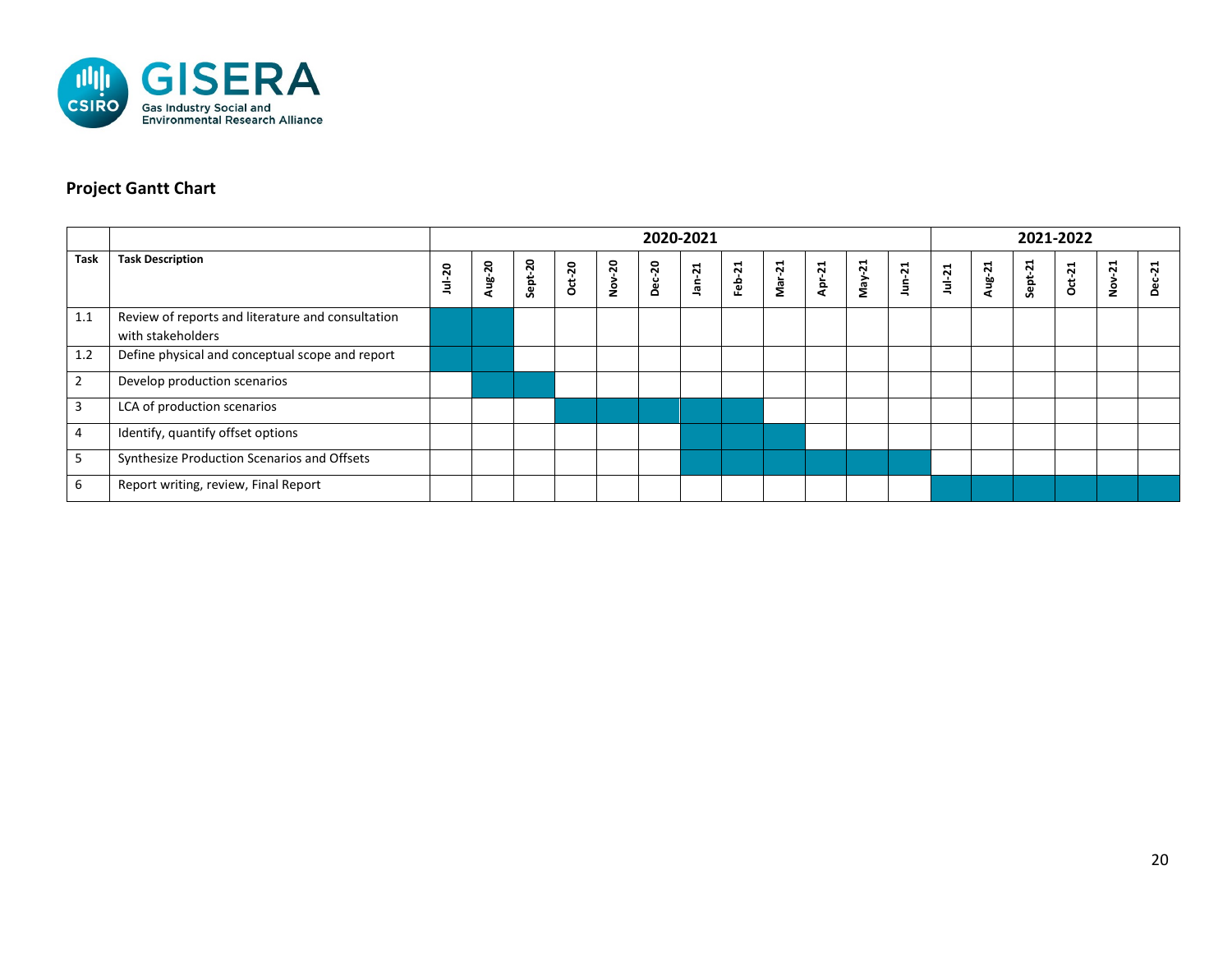

## 8. Technical Reference Group

The project will establish a Technical Reference Group (TRG) aimed at seeking peer-to-peer technical advice on contextual matters and to discuss research needs as well as outputs as the project progresses. The TRG will most be composed of domain experts including:

- Stuart Whitten Principal Economist at L&W
- Maartje Sevenstre LCA Expert at CSIRO
- Northern Land Council and other specialists on indigenous fire management offset program
- Relevant NT Government representatives including from the Department of Trade, Business and Innovation
- Technical industry experts

## 9. Communications Plan

| <b>Stakeholder</b>       | <b>Objective</b>                       | <b>Channel</b>                                                                                                                | <b>Timeframe</b>   |
|--------------------------|----------------------------------------|-------------------------------------------------------------------------------------------------------------------------------|--------------------|
|                          |                                        | (e.g. meetings/media/factsheets)                                                                                              | (Before, during at |
|                          |                                        |                                                                                                                               | completion)        |
| <b>Traditional Owner</b> | To pursue relations with               | Engagement with TO communities $-$ as a wider                                                                                 | Ongoing            |
| communities              | <b>Traditional Owner</b>               | context as part of CSIRO communications                                                                                       |                    |
|                          | communities (via cultural<br>monitors) | (considered mutually beneficial)                                                                                              |                    |
| Government and           | To facilitate a deeper                 | Knowledge transfer sessions and through initial                                                                               | From               |
| industry                 | understanding of research              | stakeholder consultation on scenarios and post-                                                                               | commencement of    |
|                          | findings and implications for          | completion presentations and meetings.                                                                                        | project and with   |
|                          | policy, programs, planning,            |                                                                                                                               | updates as they    |
|                          | and other initiatives                  |                                                                                                                               | come to hand.      |
| Regional                 | To communicate project                 | Fact sheets (including development of one at                                                                                  | From               |
| community/wider          | objectives and key messages            | commencement of project which will explain in                                                                                 | commencement of    |
| public                   | from the research                      | plain English the objective of the project - this                                                                             | project and with   |
|                          |                                        | will be updated periodically as project                                                                                       | updates as they    |
|                          |                                        | progresses).                                                                                                                  | come to hand.      |
|                          |                                        | Project progress reported on GISERA website to<br>ensure transparency for all stakeholders<br>including regional communities. | As required        |
|                          |                                        | Participation in roadshows, community<br>workshops and meetings and other<br>engagements where appropriate.                   | As required        |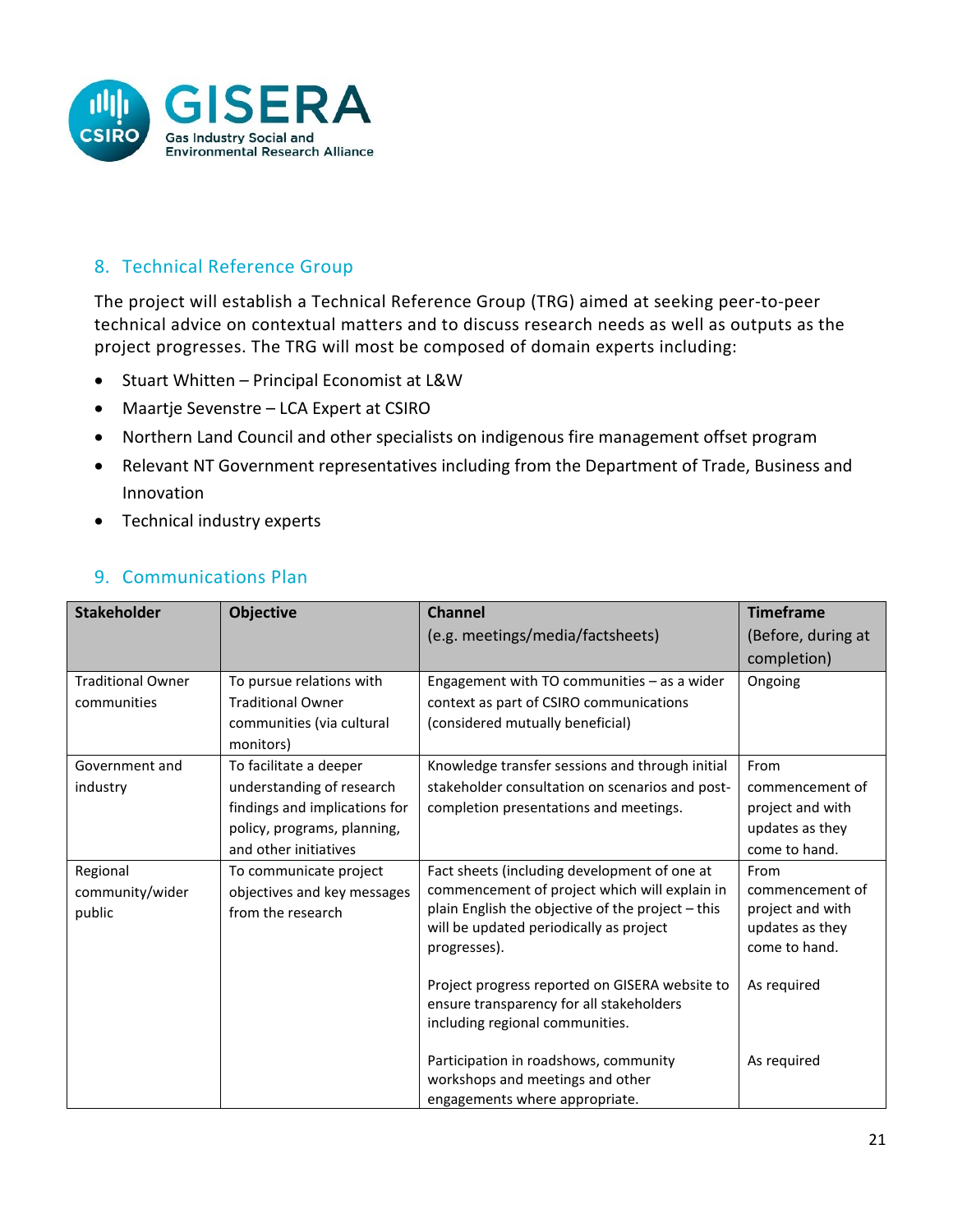

| Regional             | To report on key findings   | <b>Final Report</b>                   | At completion |
|----------------------|-----------------------------|---------------------------------------|---------------|
| community/wider      |                             |                                       |               |
| public, government,  |                             |                                       |               |
| scientific community |                             |                                       |               |
| and industry         |                             |                                       |               |
| Scientific community | To publish results in       | Manuscript for submission to journals | At completion |
|                      | international peer-reviewed |                                       |               |
|                      | journals                    |                                       |               |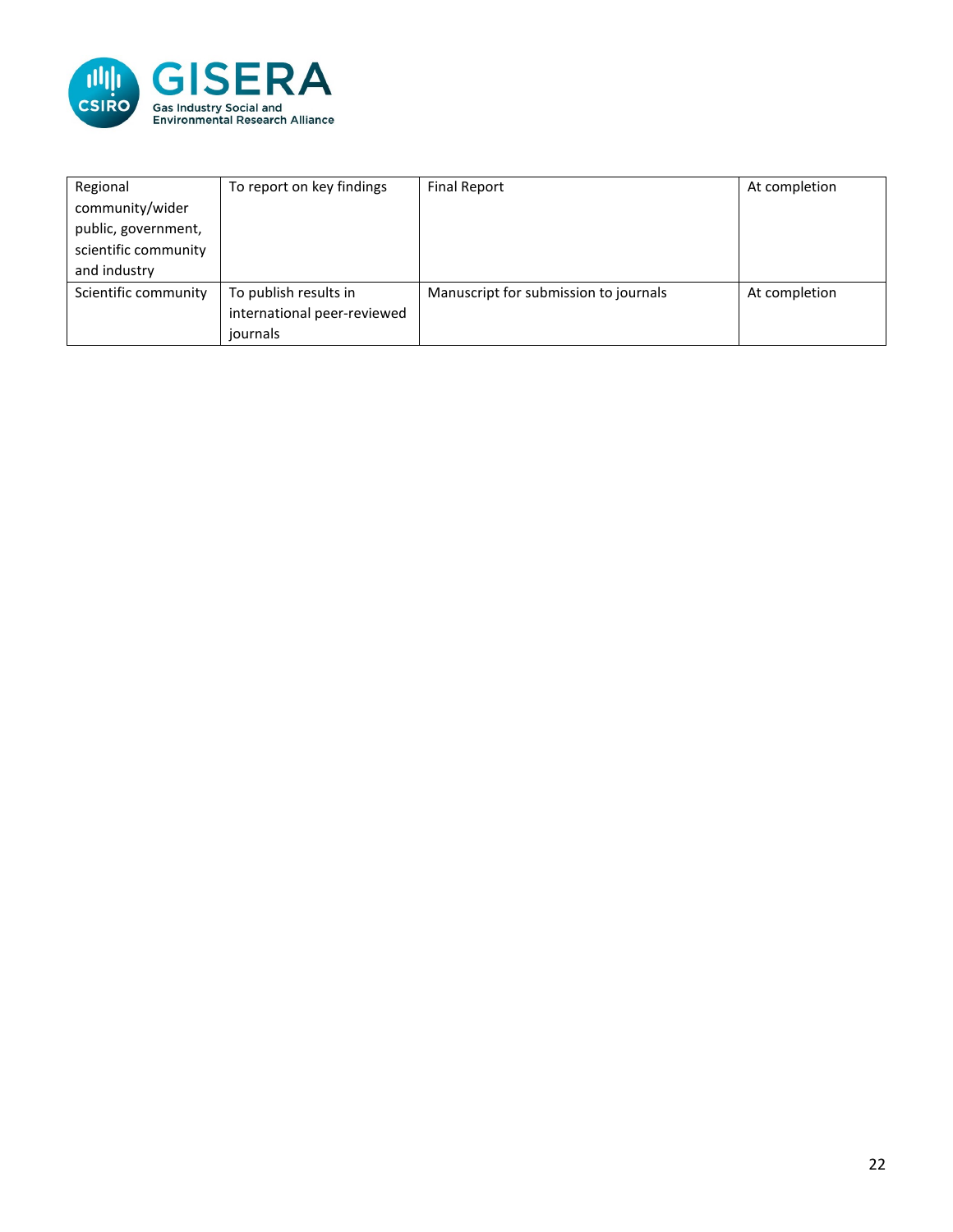

# 10.Budget Summary

| <b>Expenditure</b>       | 2020/21   | 2021/22  | 2022/23 | <b>Total</b> |
|--------------------------|-----------|----------|---------|--------------|
| Labour                   | \$244,018 | \$74,666 | \$0     | \$318,684    |
| Operating                | \$19,200  | \$0      | \$0     | \$19,200     |
| Subcontractors           | \$80,000  | \$0      | \$0     | \$80,000     |
| <b>Total Expenditure</b> | \$343,218 | \$74,666 | \$0     | \$417,884    |

| <b>Expenditure per Task</b> | 2020/21   | 2021/22  | 2022/23 | <b>Total</b> |
|-----------------------------|-----------|----------|---------|--------------|
| <b>Task 1.1</b>             | \$42,403  | \$0      | \$0     | \$42,403     |
| Task 1.2                    | \$28,799  | \$0      | \$0     | \$28,799     |
| Task 2                      | \$45,020  | \$0      | \$0     | \$45,020     |
| Task 3                      | \$112,927 | \$0      | \$0     | \$112,927    |
| Task 4                      | \$55,346  | \$0      | \$0     | \$55,346     |
| Task 5                      | \$58,723  | \$0      | \$0     | \$58,723     |
| Task 6                      | \$0       | \$74,666 | \$0     | \$74,666     |
|                             |           |          |         |              |
| <b>Total Expenditure</b>    | \$343,218 | \$74,666 | \$0     | \$417,884    |

| <b>Source of Cash Contributions</b> | 2020/21   | 2021/22  | 2022/23 | <b>Total</b> |
|-------------------------------------|-----------|----------|---------|--------------|
| Federal Government (68.36%)         | \$234,624 | \$51,042 | \$0     | \$285,666    |
| NT Government (3.63%)               | \$12,459  | \$2,710  | \$0     | \$15,169     |
| Origin Energy (1.28%)               | \$4,393   | \$956    | \$0     | \$5,349      |
| Santos (1.28%)                      | \$4,393   | \$956    | \$0     | \$5,349      |
| Pangaea (0.58%)                     | \$1,544   | \$336    | \$0     | \$1,880      |
| <b>Total Cash Contributions</b>     | \$257,414 | \$56,000 | \$0     | \$313,413    |

| <b>In-Kind Contributions</b>       | 2020/21  | 2021/22  | 2022/23 | <b>Total</b> |
|------------------------------------|----------|----------|---------|--------------|
| CSIRO (25%)                        | \$85,805 | \$18,667 | \$0     | \$104,471    |
| <b>Total In-Kind Contributions</b> | \$85,805 | \$18,667 | \$0     | \$104,471    |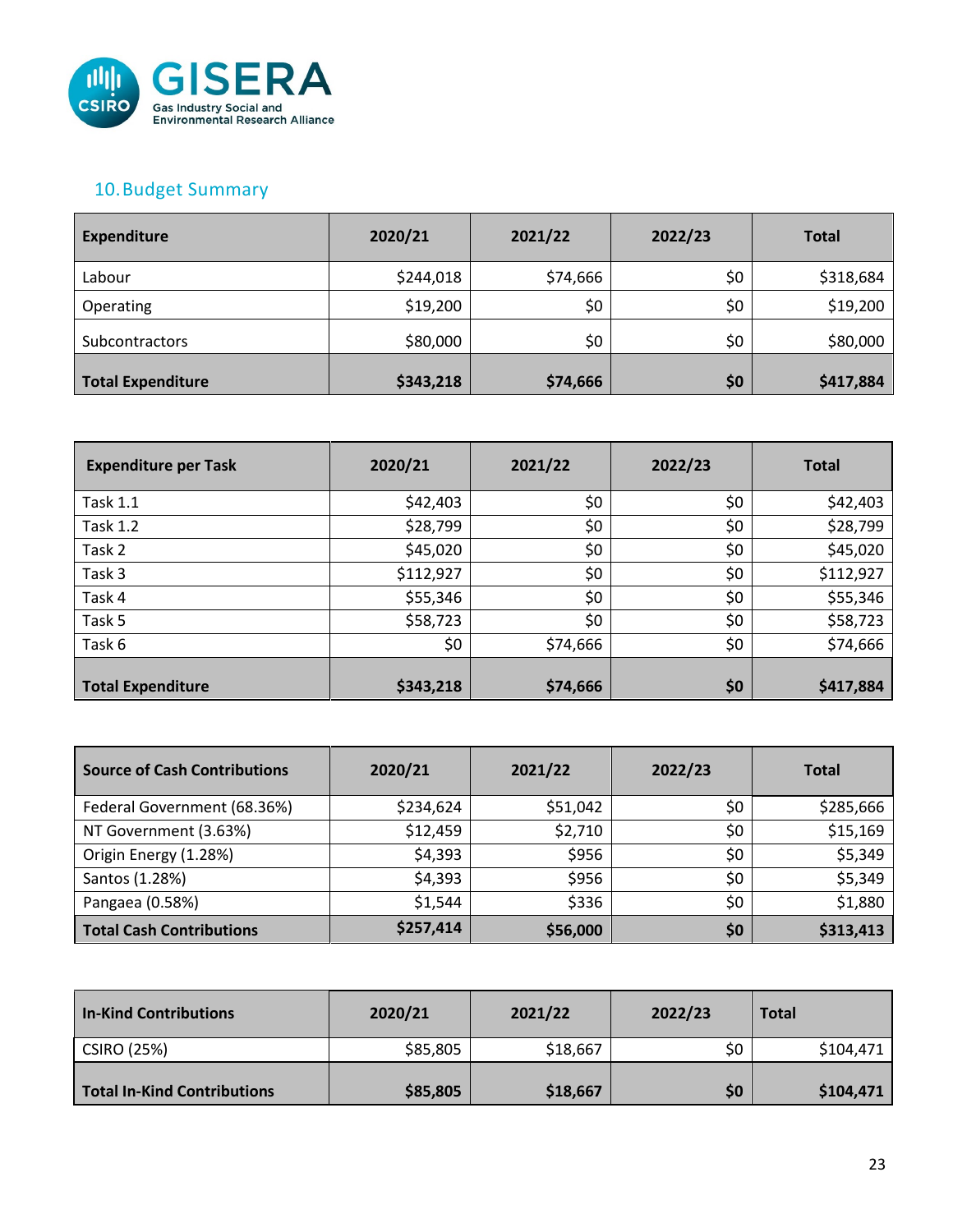

|                                      | <b>Total funding over all years</b> | <b>Percentage of Total Budget</b> |
|--------------------------------------|-------------------------------------|-----------------------------------|
| <b>Federal Government Investment</b> | \$285,666                           | 68.36%                            |
| NT Government Investment             | \$15,169                            | 3.63%                             |
| Origin Energy                        | \$5,349                             | 1.28%                             |
| Santos                               | \$5,349                             | 1.28%                             |
| Pangaea Resources                    | \$1,880                             | 0.45%                             |
| <b>CSIRO Investment</b>              | \$104,471                           | 25%                               |
| <b>TOTAL</b>                         | \$417,884                           | 100%                              |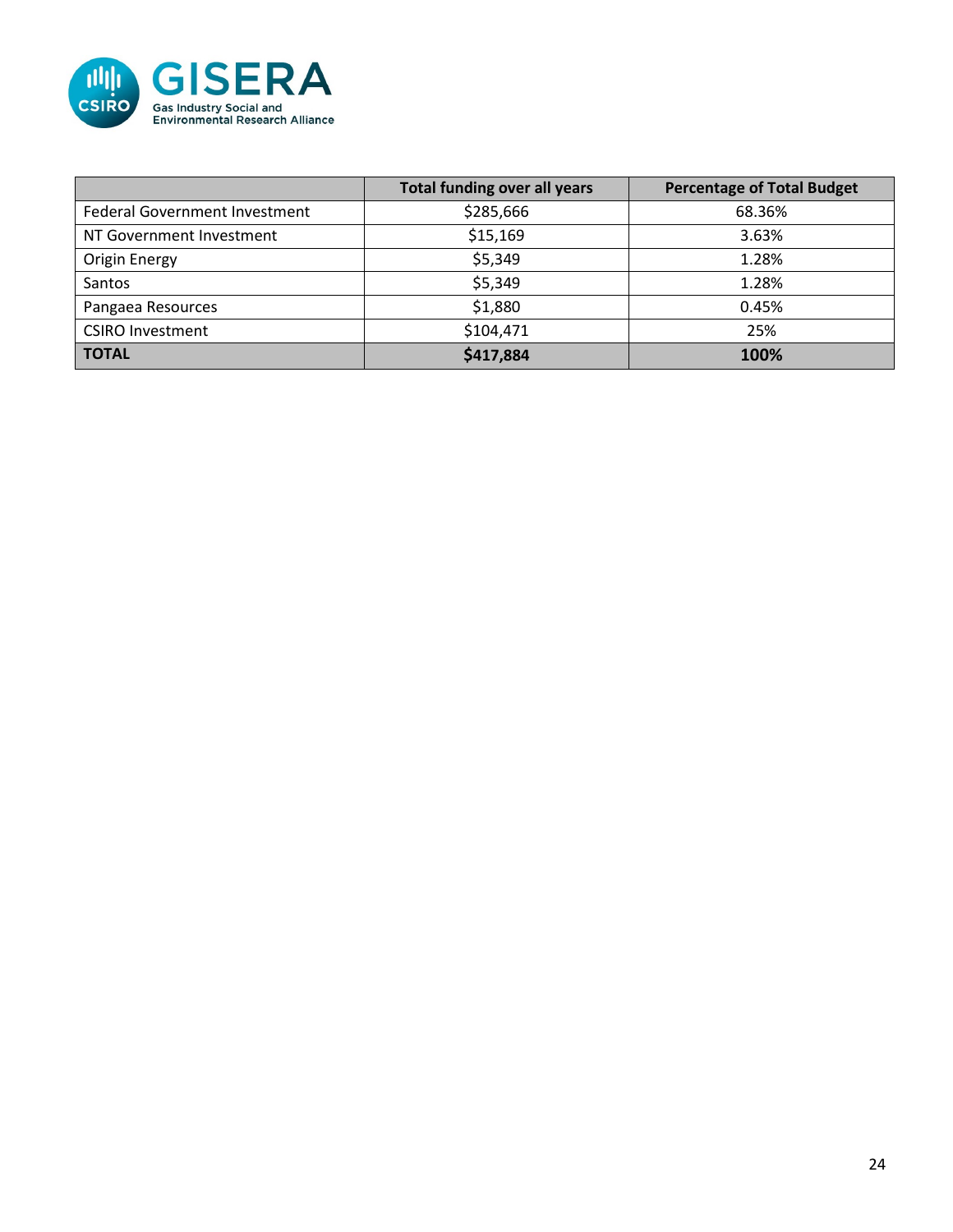

| <b>Task</b> | <b>Milestone</b><br><b>Number</b> | <b>Milestone Description</b>                | <b>Funded by</b> | <b>Start Date</b><br>$(mm-yy)$ | <b>Delivery Date</b><br>$(mm-yy)$ | <b>Fiscal Year</b><br><b>Completed</b> | Payment \$<br>(excluding CSIRO<br>contribution) |
|-------------|-----------------------------------|---------------------------------------------|------------------|--------------------------------|-----------------------------------|----------------------------------------|-------------------------------------------------|
| Task 1      | 1.1                               | Review of reports and literature and        | <b>GISERA</b>    | Jul-2020                       | Aug-2020                          | 2020/21                                |                                                 |
|             |                                   | consultation with stakeholders              |                  |                                |                                   |                                        | \$31,802                                        |
| Task 1      | 1.2                               | Define physical and conceptual scope and    | <b>GISERA</b>    | Jul-2020                       | Aug-2020                          | 2020/21                                | \$21,599                                        |
|             |                                   | report                                      |                  |                                |                                   |                                        |                                                 |
| Task 2      | 2.1                               | Develop production and consumption          | <b>GISERA</b>    | Aug-2020                       | Sep-2020                          | 2020/21                                | \$33,765                                        |
|             |                                   | scenarios                                   |                  |                                |                                   |                                        |                                                 |
| Task 3      | 3.1                               | LCA of production scenarios                 | <b>GISERA</b>    | Oct-2020                       | Feb-2021                          | 2020/21                                | \$84,695                                        |
| Task 4      | 4.1                               | Identify, quantify offset options with      | <b>GISERA</b>    | Jan-2021                       | Mar-2021                          | 2020/21                                | \$41,510                                        |
|             |                                   | assessment of feasibility - interim report  |                  |                                |                                   |                                        |                                                 |
| Task 5      | 5.1                               | Synthesize Production Scenarios and offsets | <b>GISERA</b>    | Jan-2021                       | Jun-2021                          | 2020/21                                | \$44,042                                        |
| Task 6      | 6.1                               | Report writing, review, Final Report        | <b>GISERA</b>    | Jul-2021                       | Dec-2021                          | 2021/22                                | \$56,000                                        |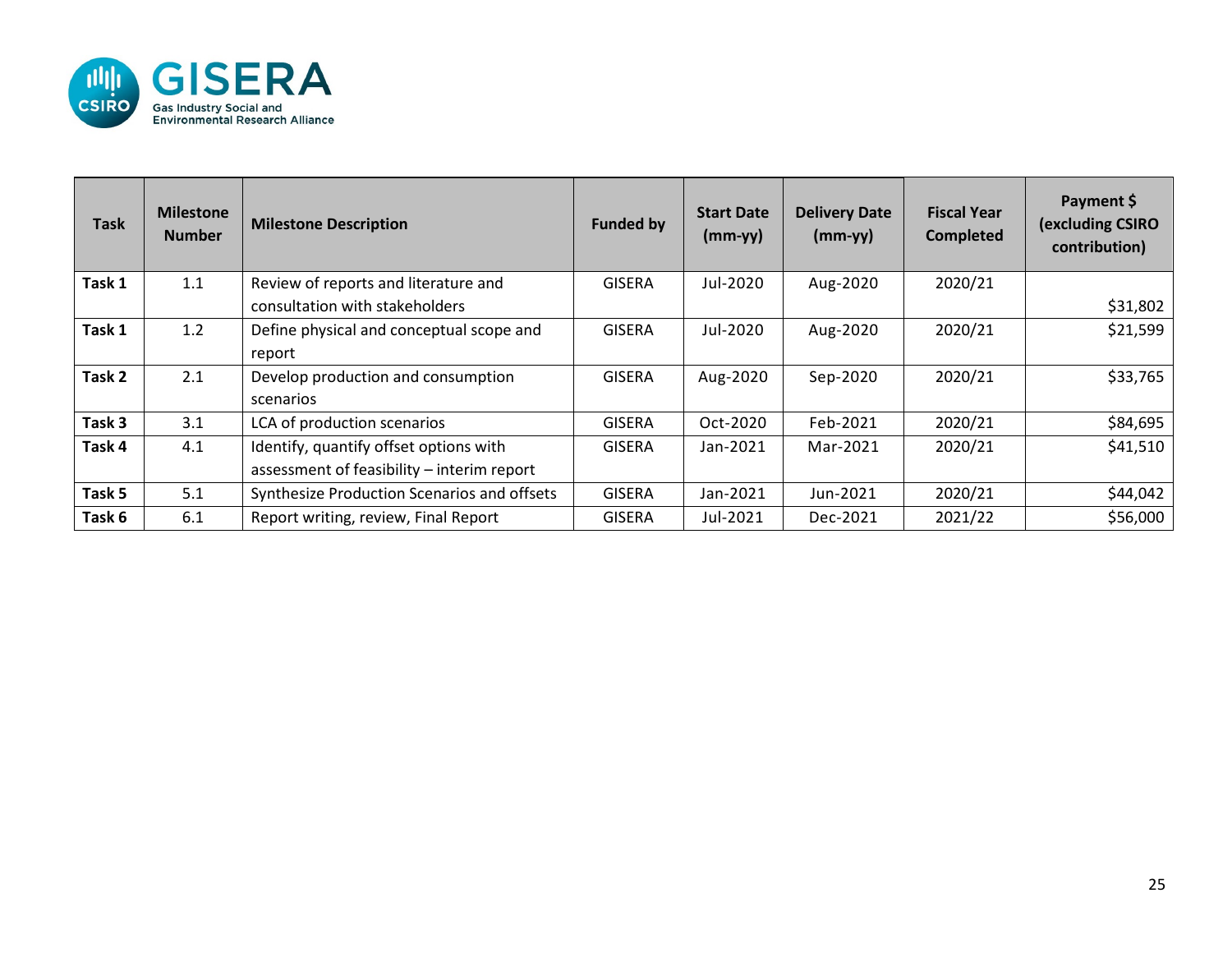

# 11. Intellectual Property and Confidentiality

| <b>Background IP (clause</b> | Party                                 | <b>Description of</b> | <b>Restrictions on use</b>        | Value |
|------------------------------|---------------------------------------|-----------------------|-----------------------------------|-------|
| 11.1, 11.2)                  |                                       | <b>Background IP</b>  | (if any)                          |       |
|                              |                                       |                       |                                   | \$    |
|                              |                                       |                       |                                   | \$    |
| Ownership of Non-            | CSIRO.                                |                       |                                   |       |
| Derivative IP (clause        |                                       |                       |                                   |       |
| 12.3)                        |                                       |                       |                                   |       |
| Confidentiality of           | Project Results are not confidential. |                       |                                   |       |
| <b>Project Results</b>       |                                       |                       |                                   |       |
| (clause 15.6)                |                                       |                       |                                   |       |
| Additional                   | Not Applicable                        |                       |                                   |       |
| Commercialisation            |                                       |                       |                                   |       |
| requirements (clause         |                                       |                       |                                   |       |
| 13.1)                        |                                       |                       |                                   |       |
| Distribution of              | Not Applicable                        |                       |                                   |       |
| Commercialisation            |                                       |                       |                                   |       |
| Income                       |                                       |                       |                                   |       |
| (clause 13.4)                |                                       |                       |                                   |       |
| Commercialisation            | Party                                 |                       | <b>Commercialisation Interest</b> |       |
| Interest (clause 1.1)        | <b>CSIRO</b>                          |                       | N/A                               |       |
|                              | Origin Energy                         |                       | N/A                               |       |
|                              | Santos                                |                       | N/A                               |       |
|                              | Pangaea Resources                     |                       | N/A                               |       |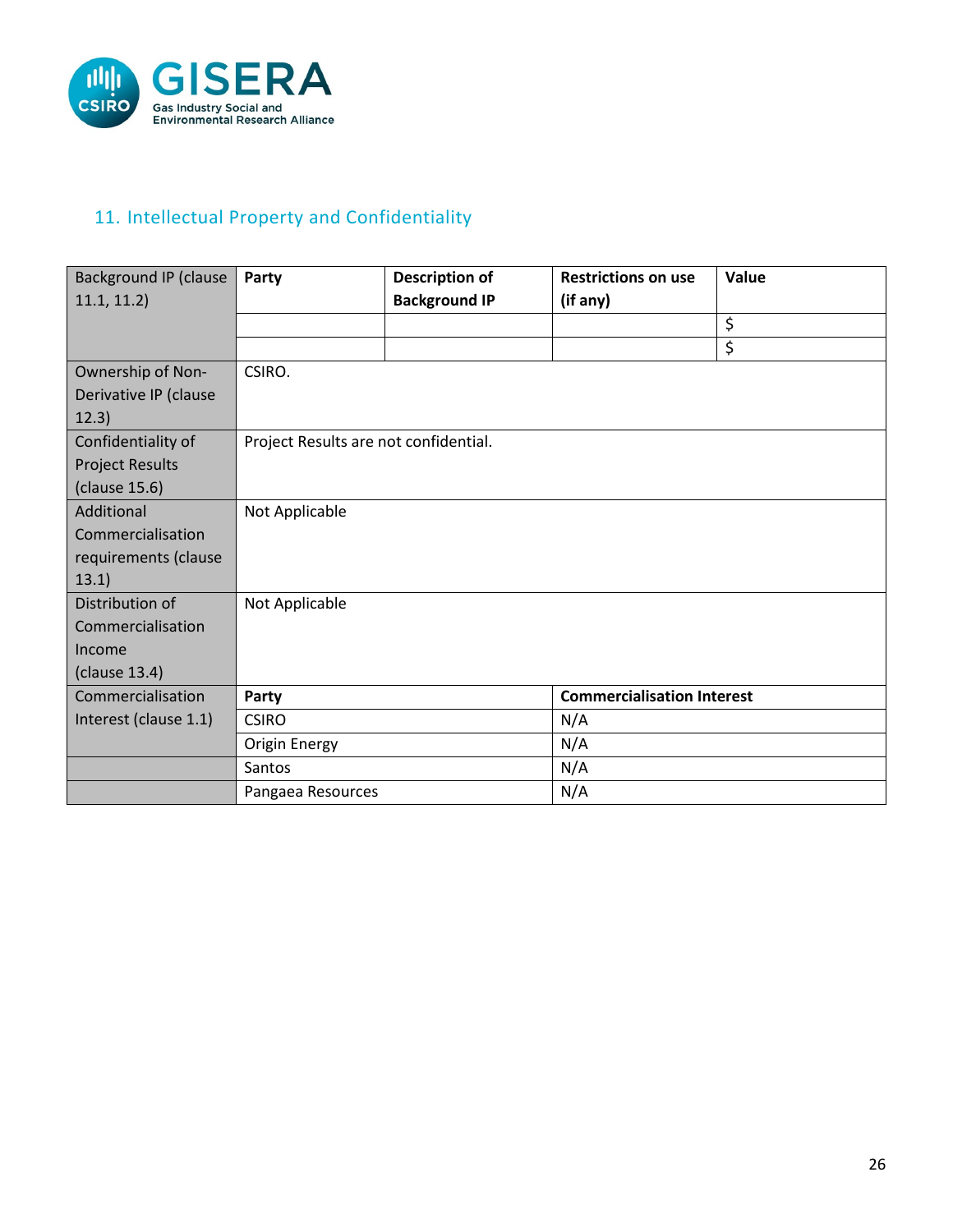

### 12.References

- Allen, David T, Vincent M Torres, James Thomas, David W Sullivan, Matthew Harrison, Al Hendler, Scott C Herndon, et al. 2013. "Measurements of Methane Emissions at Natural Gas Production Sites in the United States." *Proceedings of the National Academy of Sciences* 110 (44): 17768 LP – 17773. https://doi.org/10.1073/pnas.1304880110.
- Alvarez, Ramón A, Daniel Zavala-Araiza, David R Lyon, David T Allen, Zachary R Barkley, Adam R Brandt, Kenneth J Davis, et al. 2018. "Assessment of Methane Emissions from the U.S. Oil and Gas Supply Chain." *Science* 361 (6398): 186 LP – 188. https://doi.org/10.1126/science.aar7204.
- Blum, Mareike, and Eva Lövbrand. 2019. "The Return of Carbon Offsetting? The Discursive Legitimation of New Market Arrangements in the Paris Climate Regime." *Earth System Governance* 2: 100028. https://doi.org/https://doi.org/10.1016/j.esg.2019.100028.
- Brinsmead, Thomas, Andrew Rendall, Timothy Baynes, Cameron Butler, Rob Kelly, Philip Adams, Jenny Hayward, et al. 2019. "Australian National Outlook 2019 Technical Report." https://doi.org/10.25919/5d0934b82e649.
- Bruce, S, M Temminghoff, J Hayward, E Schmidt, C Munnings, D Palfreyman, and P Hartley. 2018. "National Hydrogen Roadmap. CSIRO, Australia." https://www.csiro.au/en/Dobusiness/Futures/Reports/Hydrogen-Roadmap.

Clark, T, R Hynes, and P Mariotti. 2011. "Greenhouse Gas Emissions Study of Australian CSG to LNG." Sydney, Australia: APPEA and Worley Parsons Pty Ltd. http://www.abc.net.au/cm/lb/4421188/data/greenhouse-gas-emissions-study-of-australian-csg-tolng-data.pdf.

Climate Council of Australia. 2019. "Submission to: Northern Territory's Climate Change Response." Sydney, Australia.

CSIRO. 2019. "The Australian National Outlook 2019." *CSIRO*. AU. https://doi.org/10.25919/5d126f3ece03d.

Hardisty, P.E.; Clark, T.S.; Hynes, R.G. 2012. "Life Cycle Greenhouse Gas Emissions from Electricity Generation: A Comparative Analysis of Australian Energy Sources." *Energies* 5: 872–97. https://doi.org/10.3390/en5040872.

IPCC. 2014. "AR5 Summary for Policymakers." In *Climate Change 2014: Impacts, Adaptation, and Vulnerability. Part A: Global and Sectoral Aspects. Contribution of Working Group II to the Fifth Assessment Report of the Intergovernmental Panel on Climate Change*, edited by C B Field, V R Barros, D J Dokken, K J Mach, M D Mastrandrea, T E Bilir, M Chatterjee, et al., 1–32. Cambridge, United Kingdom, and New York, NY, USA: Cambridge University Press. internal-

pdf://244.176.220.44/ipcc\_wg3\_ar5\_summary-for-policymakers\_approved.pdf.

- Lafleur, Dimitri, Tim Forcey, Hugh Saddler, and Mike Sandiford. 2016. "A Review of Currentand Future Methane Emissions from Australian Unconventional Oil and Gas Production." Melbourne, Australia. https://www.tai.org.au/sites/default/files/MEI Review of Methane Emissions - 26 October 2016.pdf.
- Nisbet, E G, R E Fisher, D Lowry, J L France, G Allen, S Bakkaloglu, T J Broderick, et al. 2020. "Methane Mitigation: Methods to Reduce Emissions, on the Path to the Paris Agreement." *Reviews of Geophysics* 58 (1): e2019RG000675. https://doi.org/10.1029/2019RG000675.
- Ong, Cindy, Matthew Myers, Mederic Mainson, Bruce Maney, and Stuart Day. 2018. *Pre-Exploration Measurement and Monitoring of Background Landscape Methane Concentrations and Fluxes in the Beetaloo Sub-Basin, Northern Territory. Dry Season Baseline Methane Concentrations. CSIRO, Australia.*